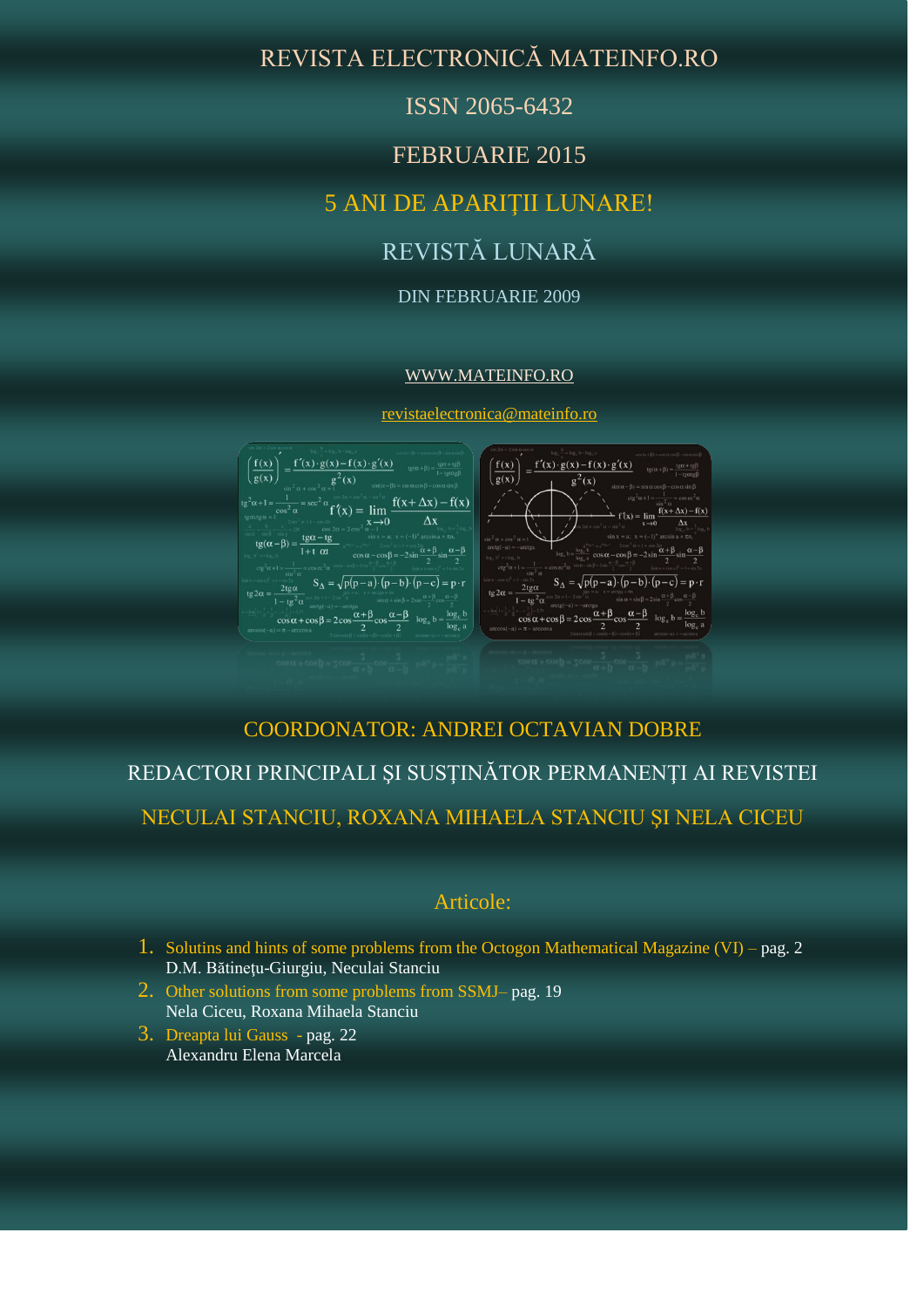# **1. Solutions and hints from some problems from Octogon Mathematical Magazine (VI)**

## **by D.M. Bătineţu-Giurgiu, National College ''Matei Basarab'', Bucharest, Romania and Neculai Stanciu, ''George Emil Palade'' School, Buzău, Romania**

**PP.20897.** In all triangle holds  $\sum a^3 (b^2 + c^2) \ge 144sR^2r^2$ .

**Solution.** By AM-GM inequality we obtain:  $\sum a^{3}(b^{2} + c^{2}) \ge 2\sum a^{3}bc = 2abc\sum a^{2} = 8Rrs\sum a^{2} = 4Rr(\sum a)(\sum a^{2}) \ge$  $\geq 4Rr \cdot 3\sqrt[3]{abc \cdot 3\sqrt[3]{a^2b^2c^2}} = 36Rr \cdot abc = 144sR^2r^2$ .

**PP.20906.** Let *ABCDEFGIJK* be a regular 11-gon. Prove that: 1)  $AE^2 - AD^2 = AB \cdot AE$ ;  $(2) \frac{112}{12} - \frac{112}{12} = 1$ *AC AE AB*  $\frac{AD}{\Delta E} - \frac{AE}{\Delta E} = 1$ .

**Solution.** Let *O* be the circumcenter of the polygon. We assume that the radius of circumscribed circle is equal with 1. Because

$$
\angle AOB = \frac{2\pi}{11}, \angle AOD = \frac{6\pi}{11}, \angle AOE = \frac{8\pi}{11},
$$

we have:

$$
AB = 2\sin\frac{\pi}{11}, AE = 2\sin\frac{4\pi}{11}, AD = 2\sin\frac{3\pi}{11}, AC = 2\sin\frac{2\pi}{11}.
$$

1) We obtain:  $AE^2 - AD^2 = AB \cdot AE \Leftrightarrow \sin^2 \frac{4\pi}{11} - \sin^2 \frac{3\pi}{11} = \sin \frac{\pi}{11} \cdot \sin \frac{4\pi}{11} \Leftrightarrow$ 11  $\sin \frac{4}{5}$ 11 sin 11  $\sin^2 \frac{3}{2}$ 11  $\sin^2 \frac{4\pi}{11} - \sin^2 \frac{3\pi}{11} = \sin \frac{\pi}{11} \cdot \sin \frac{4\pi}{11}$ 11  $\sin \frac{4}{5}$ 11 2sin 11  $1 + \cos \frac{6}{5}$ 11  $\Leftrightarrow 1-\cos\frac{8\pi}{1-\cos\frac{6\pi}{1-\cos\frac{6\pi}{1-\cos\frac{6\pi}{1-\cos\frac{6\pi}{1-\cos\frac{6\pi}{1-\cos\frac{6\pi}{1-\cos\frac{6\pi}{1-\cos\frac{6\pi}{1-\cos\frac{6\pi}{1-\cos\frac{6\pi}{1-\cos\frac{6\pi}{1-\cos\frac{6\pi}{1-\cos\frac{6\pi}{1-\cos\frac{6\pi}{1-\cos\frac{6\pi}{1-\cos\frac{6\pi}{1-\cos\frac{6\pi}{1-\cos\frac{6\pi}{1-\cos\frac{6\pi}{1-\cos\frac{6\pi}{1-\cos\frac$ 11  $\sin \frac{4}{5}$ 11 2sin 11  $\cos \frac{8}{5}$ 11  $\Leftrightarrow \cos\frac{6\pi}{11} - \cos\frac{8\pi}{11} = 2\sin\frac{\pi}{11}\sin\frac{4\pi}{11}$ 11  $\sin \frac{4}{7}$ 11 2sin 11 sin 11  $\Leftrightarrow 2\sin\frac{7\pi}{14}\sin\frac{\pi}{14} = 2\sin\frac{\pi}{14}\sin\frac{4\pi}{14}$ , which is true because 11  $\sin \frac{4}{7}$ 11  $\sin \frac{7\pi}{4} = \sin \frac{4\pi}{44}$ . 2) 11  $\sin \frac{2}{5}$ 11 2sin 11  $\sin \frac{4}{5}$ 11 2sin 11  $\sin \frac{2}{5}$ 11  $-\frac{AE}{\sqrt{2}} = 1 \Leftrightarrow 2\sin\frac{3\pi}{\sqrt{2}}\sin\frac{2\pi}{\sqrt{2}} - 2\sin\frac{\pi}{\sqrt{2}}\sin\frac{4\pi}{\sqrt{2}} = 2\sin\frac{\pi}{\sqrt{2}}\sin\frac{2\pi}{\sqrt{2}}$ *AC AE AB AD* 11  $\sin \frac{2}{5}$ 11 2sin 11  $\cos \frac{5}{5}$ 11  $\cos \frac{3}{2}$ 11  $\cos \frac{5}{5}$ 11  $\Leftrightarrow \cos\frac{\pi}{\pi} - \cos\frac{5\pi}{\pi} - \cos\frac{5\pi}{\pi} + \cos\frac{5\pi}{\pi} = 2\sin\frac{\pi}{\pi}\sin\frac{2\pi}{\pi}$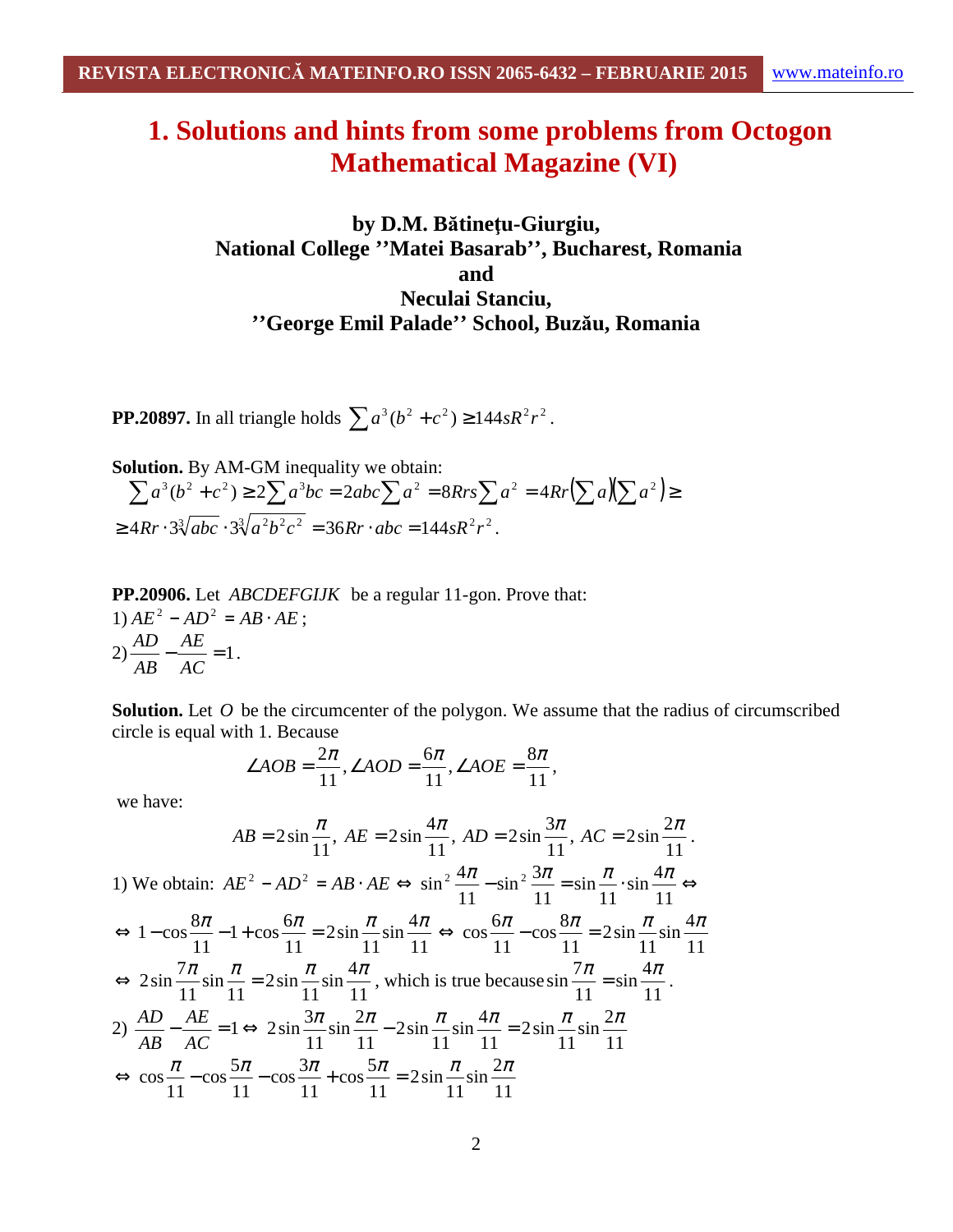$$
\Leftrightarrow \cos\frac{\pi}{11} - \cos\frac{3\pi}{11} = 2\sin\frac{\pi}{11}\sin\frac{2\pi}{11} \Leftrightarrow 2\sin\frac{2\pi}{11}\sin\frac{\pi}{11} = 2\sin\frac{\pi}{11}\sin\frac{2\pi}{11}
$$
, true, and we are done.

**PP.20907.** If 
$$
a, b, c > 0
$$
, then 
$$
\sum \frac{a^3}{\sqrt{2a(a+b)^3} + \sqrt{2b^2(a^2+b^2)}} \ge \frac{1}{6}\sum a.
$$

**Solution.** By AM-GM inequality we have:

$$
\sqrt{2a(a+b)^3} + \sqrt{2b^2(a^2+b^2)} = (a+b)\sqrt{2a(a+b)} + \sqrt{2b^2(a^2+b^2)} \le
$$
  

$$
\le \frac{(a+b)(2a+a+b)}{2} + \frac{2b^2+a^2+b^2}{2} = 2a^2 + 2ab + 2b^2,
$$

so by this and by Harald Bergström' s inequality yields that:

$$
\sum \frac{a^3}{\sqrt{2a(a+b)^3} + \sqrt{2b^2(a^2+b^2)}} \ge \frac{1}{2} \sum \frac{a^3}{a^2 + ab + b^2} = \frac{1}{2} \sum \frac{a^4}{a^3 + a^2b + ab^2} \ge \frac{1}{2} \cdot \frac{\left(\sum a^2\right)^2}{\sum a^3 + \sum a^2b + \sum ab^2}.
$$

Therefore, it remains to prove that:

$$
3(\sum a^2)^2 \ge \sum a \sum a^3 + \sum a \sum a^2 b + \sum a \sum ab^2
$$
  
\n
$$
\Leftrightarrow 3\sum a^4 + 6\sum a^2 b^2 \ge \sum a^4 + \sum a^3 b + \sum ab^3 + \sum a^2 b + \sum a^2 b^2 + \sum ab^3 + \sum a^2 b^2 + \sum a^2 b^2
$$
  
\n
$$
\Leftrightarrow \sum a^4 + 2\sum a^2 b^2 \ge \sum a^3 b + \sum ab^3 + \sum a^2 bc
$$
 (1)

The inequality (1) yields from adding the following inequalities (which was obtained by AM-GM inequality):

$$
a^{4} + a^{2}b^{2} \ge 2a^{3}b
$$
;  $b^{4} + b^{2}c^{2} \ge 2b^{3}c$ ;  $c^{4} + c^{2}a^{2} \ge 2ac^{3}$ ;  
\n $a^{4} + a^{2}c^{2} \ge 2a^{3}c$ ;  $b^{4} + b^{2}a^{2} \ge 2b^{3}a$ ;  $c^{4} + c^{2}b^{2} \ge 2bc^{3}$ ;  
\n $a^{2}b^{2} + c^{2}a^{2} \ge 2a^{2}bc$ ;  $a^{2}b^{2} + c^{2}b^{2} \ge 2ab^{2}c$ ;  $b^{2}c^{2} + c^{2}a^{2} \ge 2abc^{2}$ .  
\nThe proof is complete

The proof is complete.

**PP.20910.** If 
$$
x_k > 0
$$
 ( $k = 1, 2, ..., n$ ), then  

$$
\sum_{\text{cyclic}} \frac{(x_1 + x_2)(x_2 + x_3)(x_3 + x_4)(x_4 + x_1)}{x_1 x_2 x_3 + x_2 x_3 x_1 + x_3 x_4 x_1 + x_4 x_1 x_2} \ge 4 \sum_{k=1}^n x_k
$$

**Solution.** We have the inequality  $\frac{(a+b)(b+c)(c+a)(a+b)}{b+c+d} \ge a+b+c+d$ *abc bcd cda dab*  $\frac{a+b}{b+c+c+c+d+d+d+1} \ge a+b+c+$  $+ bcd + cda +$  $\frac{(a+b)(b+c)(c+d)(d+a)}{c} \geq a+b+c+d$  which after some

.

algebra becomes  $a^2c^2 + b^2d^2 \ge 2abcd$ , true. Therefore: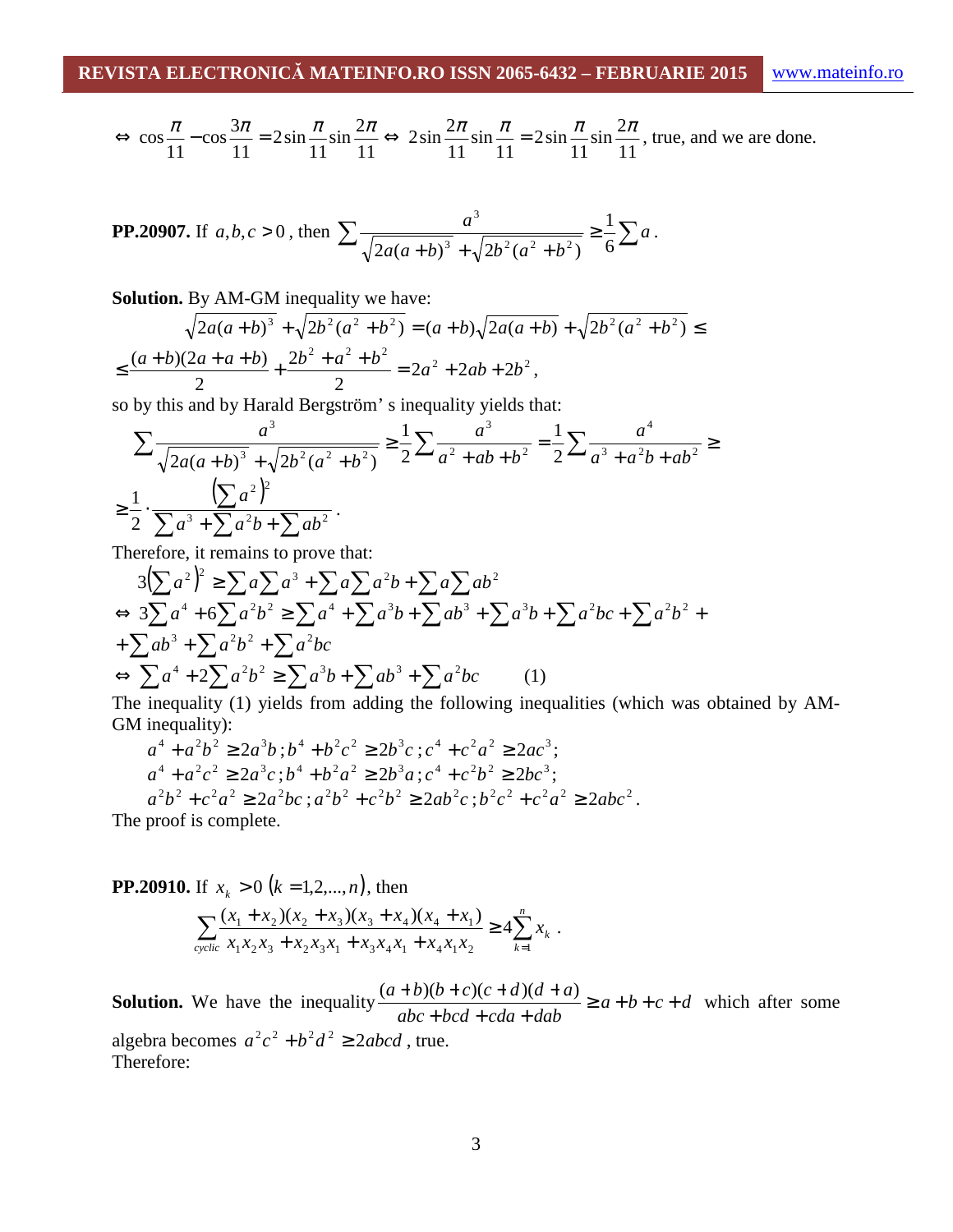$$
\sum_{\text{cyclic}} \frac{(x_1 + x_2)(x_2 + x_3)(x_3 + x_4)(x_4 + x_1)}{x_1 x_2 x_3 + x_2 x_3 x_1 + x_3 x_4 x_1 + x_4 x_1 x_2} \ge \sum_{\text{cyclic}} (x_1 + x_2 + x_3 + x_4) = 4 \sum_{k=1}^n x_k.
$$

**PP.20912.** Let *ABCDEFGHIJKLM* be a regular 13-gon. Prove that *AE AF AD AC*  $\frac{AC - AB}{\sqrt{BC}} =$ −  $\frac{-AB}{\sqrt{B}} = \frac{AF}{\sqrt{F}}$ .

**Solution**. Let *O* be the circumcenter with the radius 2  $\frac{1}{2}$ .

Since 13  $\angle AOB = \frac{2\pi}{12}$ , denoting 13  $\alpha = \frac{\pi}{4}$ , we have  $AB = \sin \alpha$ ,  $AC = \sin 2\alpha$ ,  $AD = \sin 3\alpha$ ,  $AE = \sin 4\alpha$ ,  $AF = \sin 5\alpha$ . Yields

$$
\frac{AC - AB}{AD - AC} = \frac{AF}{AE} \Leftrightarrow \frac{\sin 2\alpha - \sin \alpha}{\sin 3\alpha - \sin \alpha} = \frac{\sin 5\alpha}{\sin 4\alpha} \Leftrightarrow \frac{2\sin \frac{\alpha}{2}\cos \frac{3\alpha}{2}}{2\sin \frac{\alpha}{2}\cos \frac{5\alpha}{2}} = \frac{\sin 5\alpha}{\sin 4\alpha}
$$
  

$$
\Leftrightarrow 2\sin 4\alpha \sin \frac{3\alpha}{2} = 2\sin 5\alpha \cos \frac{5\alpha}{2}
$$
  

$$
\Leftrightarrow \sin \frac{11\alpha}{2} + \sin \frac{5\alpha}{2} = \sin \frac{15\alpha}{2} + \sin \frac{5\alpha}{2} \Leftrightarrow \sin \frac{11\pi}{26} = \sin \frac{15\pi}{26}, \text{ true because}
$$
  

$$
\frac{11\pi}{26} + \frac{15\pi}{26} = \pi, \text{ and we are done.}
$$

**PP.20917.** If 
$$
a, b, c, d > 0
$$
, then  
\n
$$
\left(\frac{a}{b} + 1\right)\left(\frac{b}{c} + 1\right)\left(\frac{c}{d} + 1\right) \ge (a + b + c + d)\left(\frac{1}{a} + \frac{1}{b} + \frac{1}{c} + \frac{1}{d}\right) \ge 16.
$$

**Solution.** After some algebra the first inequality becomes  $\frac{ac}{1} + \frac{ba}{2} \ge 2$ *ac bd bd*  $\frac{ac}{dx} + \frac{bd}{dx} \ge 2$ , true by AM-GM inequality. The second inequality is the AM-HM inequality (or Cauchy-Buniakovski-Schwarz inequality). The proof is complete.

**PP.20920.** If 
$$
a_k > 0
$$
 ( $k = 1, 2, ..., n$ ), then 
$$
\prod_{k=1}^{n} (a_k^n + n - 1) \ge \left(\sum_{k=1}^{n} a_k\right)^n.
$$

**Solution.** By Hölder's inequality we obtain:

$$
\prod_{k=1}^{n} (a_k^n + n - 1) = (a_1^n + 1 + \dots + 1)(1 + a_2^n + 1 + \dots + 1) \cdot \dots \cdot (1 + \dots + 1 + a_n^n) \ge
$$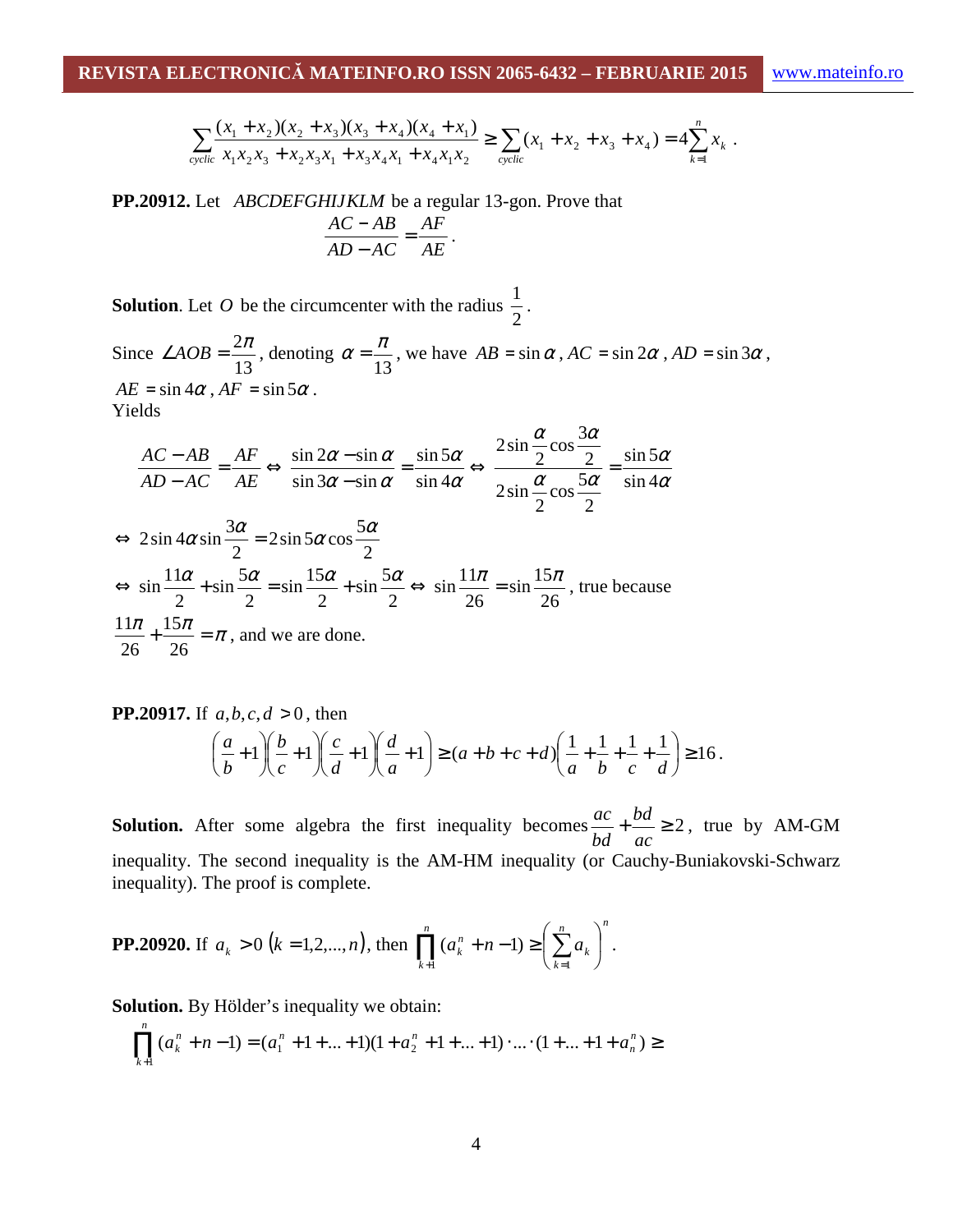$$
\geq \left(\sqrt[n]{a_1^n \cdot 1 \cdot \ldots \cdot 1} + \sqrt[n]{1 \cdot a_2^n \cdot \ldots \cdot 1} + \ldots + \sqrt[n]{1 \cdot \ldots \cdot 1 \cdot a_n^n}\right)^n = \left(\sum_{k=1}^n a_k\right)^n
$$
, and we are done.

**PP.20928.** If 
$$
x_k > 0
$$
 ( $k = 1, 2, ..., n$ ) and  $\sum_{k=1}^{n} x_k = 1$ , then  $\sum_{k=1}^{n} \frac{1}{1 + x_k^2} \le \frac{n^3}{n^2 + 1}$ .

**Solution.** For  $n = 1$ , we have equality. For  $n = 2$  we have:

$$
\frac{1}{1+x^2} + \frac{1}{1+(1-x)^2} \le \frac{8}{5} \Leftrightarrow 8x^4 - 16x^3 + 14x^2 - 6x + 1 \ge 0 \Leftrightarrow
$$

 $\Leftrightarrow$   $(2x-1)^2[x^2 + (x-1)^2] \ge 0$ , true.

We prove that: if  $x \le 1$  and  $n \ge 3$ , then:

$$
\frac{1}{1+x^2} \le \frac{n^2}{n^2+1} - \frac{2n^3}{(n^2+1)^2} \left(x - \frac{1}{n}\right)
$$
 (\*)

 $\Leftrightarrow$   $(nx-1)^2(2nx-n^2+1) \le 0$ , true because if  $x \le 1$  and  $n \ge 3$ , then:  $x \leq 1 < \frac{n-1}{2} \Rightarrow 2nx - n^2 + 1 < 0$ 2  $\leq 1 < \frac{n^2 - 1}{2} \Rightarrow 2nx - n^2 + 1 <$ *n*  $x \le 1 < \frac{n^2 - 1}{2} \Rightarrow 2nx - n^2 + 1 < 0$ .

Writing the inequality (\*) for  $x_1, x_2, ..., x_n$  and adding where we taking account that  $\sum x_k = 1$ 1  $\sum x_k =$ = *n k*  $x_k = 1$  we obtain the desired result.

**PP.20931.** If 
$$
a_k > 0
$$
 ( $k = 1, 2, ..., n$ ), then 
$$
\sum_{\text{cyclic}} \frac{a_1^3}{a_2^2 - a_2 a_3 + a_3^2} \ge \sum_{k=1}^n a_k.
$$

**Solution.** We will prove that:

$$
\sum_{\text{cyclic}} \left( \frac{a_1^3}{a_2^2 - a_2 a_3 + a_3^2} + \frac{a_2^3}{a_3^2 - a_3 a_1 + a_1^2} + \frac{a_3^3}{a_1^2 - a_1 a_2 + a_2^2} \right) \ge 3 \sum_{k=1}^n a_k.
$$

In this aim, we show that for  $x, y, z > 0$ , holds:

$$
\frac{x^3}{y^2 - yz + z^2} + \frac{y^3}{z^2 - zx + x^2} + \frac{z^3}{x^2 - xy + y^2} \ge x + y + z \tag{1}
$$

(i.e. problem 24477 from Gazeta matematică 3/2001, proposed by Ion Nedelcu, with restriction *x*, *y*, *z* to be the lengths of the sides of a triangle). We prove that (1) occurs for all *x*, *y*, *z* > 0. Indeed,

$$
\sum \frac{x^3}{y^2 - yz + z^2} - \sum x = \sum \left( \frac{x^3(y + z)}{y^3 + z^3} - x \right) = \sum \frac{x^3y + x^3z - xy^3 - xz^3}{y^3 + z^3} =
$$
  
= 
$$
\sum \frac{xy(x^2 - y^2)}{y^3 + z^3} + \sum \frac{xz(x^2 - z^2)}{y^3 + z^3} = \sum \frac{xy(x^2 - y^2)}{y^3 + z^3} + \sum \frac{xy(y^2 - x^2)}{z^3 + x^3} =
$$
  
= 
$$
\sum xy(x^2 - y^2) \left( \frac{1}{y^3 + z^3} - \frac{1}{z^3 + x^3} \right) = \sum \frac{xy(x - y)(x^3 - y^3)}{(y^3 + z^3)(z^3 + x^3)} \ge 0, \text{ and (1) is proved.}
$$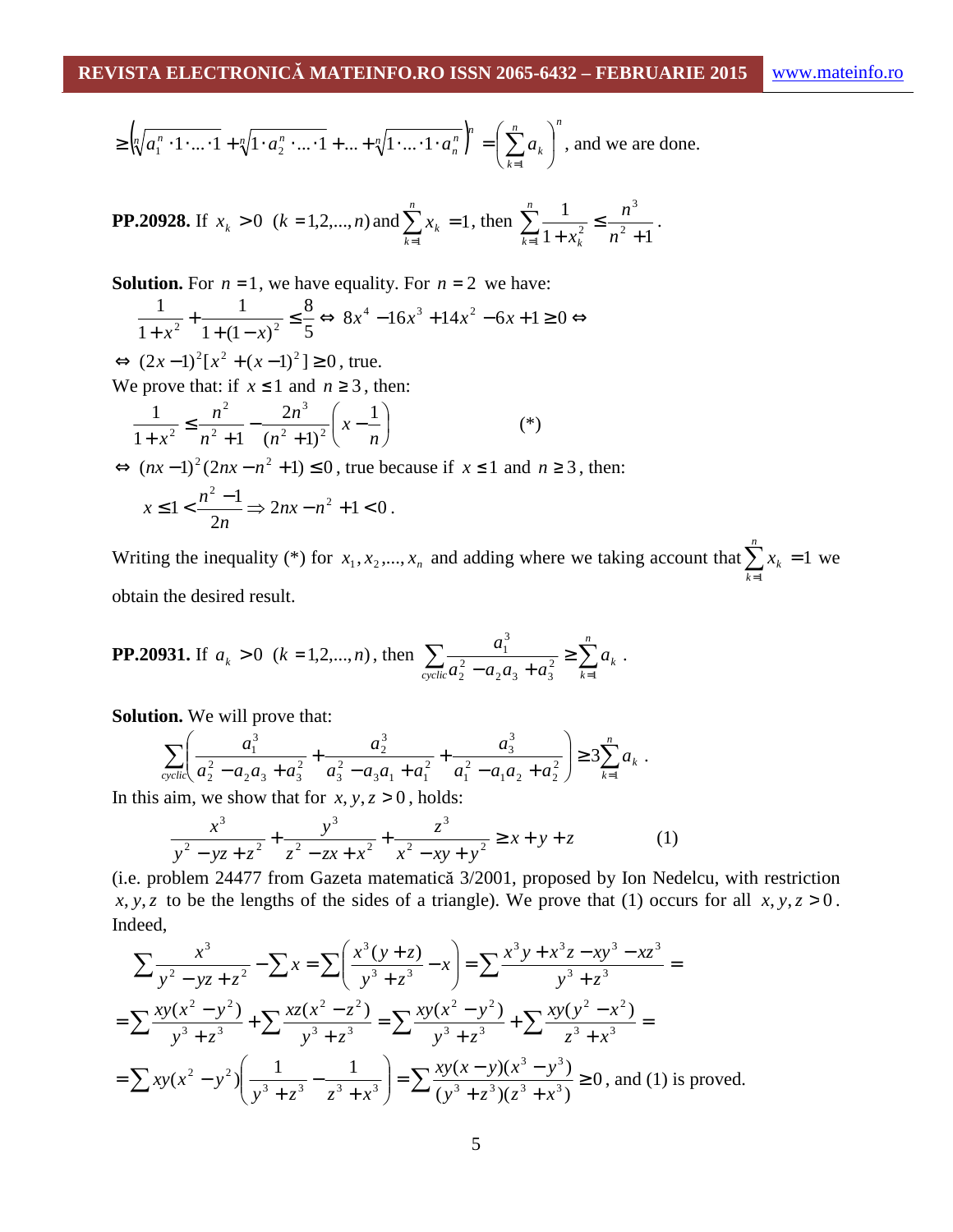Using the inequality (1) yields that:

$$
\sum_{\text{cyclic}} \left( \frac{a_1^3}{a_2^2 - a_2 a_3 + a_3^2} + \frac{a_2^3}{a_3^2 - a_3 a_1 + a_1^2} + \frac{a_3^3}{a_1^2 - a_1 a_2 + a_2^2} \right) \ge \sum_{\text{cyclic}} (a_1 + a_2 + a_3) = 3 \sum_{k=1}^n a_k
$$
, and we are done.

**PP.20936.** If 
$$
a_k > 0
$$
 ( $k = 1, 2, ..., n$ ), then 
$$
\sum_{\text{cyclic}} \frac{a_1}{a_2 + 2a_3} \ge \frac{n}{3}.
$$

**Solution.** We will prove that:

$$
\sum_{\text{cyclic}} \left( \frac{a_1}{a_2 + 2a_3} + \frac{a_2}{a_3 + 2a_1} + \frac{a_3}{a_1 + 2a_2} \right) \ge n \, .
$$

We have the inequality;

$$
\frac{x}{y+2z} + \frac{y}{z+2x} + \frac{z}{x+2y} \ge 1
$$
 (1)

Indeed, by Bergsytröm's inequality and well-known  $(\sum x)^2 \ge 3\sum xy$ , we obtain:

$$
\frac{x}{y+2z} + \frac{y}{z+2x} + \frac{z}{x+2y} = \frac{x^2}{xy+2xz} + \frac{y^2}{yz+2xy} + \frac{z^2}{xz+2yz} \ge \frac{(\sum x)^2}{3\sum xy} \ge 1.
$$

Yields that:  $\sum \left| \frac{a_1}{a_2} + \frac{a_2}{a_3} + \frac{a_3}{a_3} \right| \ge \sum 1 = n$  $a_1 + 2a$ *a*  $a_3 + 2a$ *a*  $a_2 + 2a$ *a*  $\sum_{\text{cyclic}} \left( \frac{a_1}{a_2 + 2a_3} + \frac{a_2}{a_3 + 2a_1} + \frac{a_3}{a_1 + 2a_2} \right) \ge \sum_{\text{cyclic}} 1 =$ J  $\backslash$  $\overline{\phantom{a}}$ Y ſ + + + +  $\sum_{\text{velic}} \left( \frac{a_1}{a_2 + 2a_3} + \frac{a_2}{a_3 + 2a_1} + \frac{a_3}{a_1 + 2a_2} \right) \ge \sum_{\text{cyclic}} 1$  $2a_3$   $a_3 + 2a_1$   $a_1 + 2a_2$ 3  $3 + 2u_1$ 2 2  $\mu$   $\mu$ <sub>3</sub>  $\frac{1}{2} + \frac{u_2}{2} + \frac{u_3}{2}$   $\ge \sum 1 = n$ , and we are done.

**PP.20938.** If  $x_i > 0$  ( $i = 1, 2, ..., n$ ) and  $k \in N^* - \{1\}$ , then:  $\sum_{i=1}^{n} x_i^k + k \sum_{i=1}^{n} \sqrt[k]{x_i} \ge (k+1) \sum_{i=1}^{n}$  $i=1$   $i=1$   $i=$  $+ k \sum k / x_i \geq (k +$ *n i i n i*  $\sqrt[k]{x_i}$ *n i k*  $x_i^k + k \sum_k k / x_i \ge (k+1) \sum_k x_i$  $i=1$   $i=1$  $(k+1) \sum x_i$ .

**Solution.** Applying AM-GM inequality, we obtain:

$$
a^k + k \cdot \sqrt[k]{a} = a^k + \underbrace{\sqrt[k]{a} + \sqrt[k]{a} + \dots + \sqrt[k]{a}}_{k} \ge (k+1) \cdot \sqrt[k+1]{a^k \left(\sqrt[k]{a}\right)^k} = (k+1) \cdot \sqrt[k+1]{a^{k+1}} = (k+1)a.
$$

Using the inequality  $a^k + k \cdot \sqrt[k]{a} \ge (k+1)a$  for numbers  $x_1, x_2, ..., x_n$  and adding yields the inequality from the statement. The proof is complete.

Remark. The inequality  $a^k + k \cdot \sqrt[k]{a} \ge (k+1)a$  can be proved without AM-GM inequality, so can be used to prove by mathematical induction AM-GM inequality.

**PP.20944.** If 
$$
a, b, c > 0
$$
, then  $\sum_{b} \frac{a}{b} \ge 2 + \frac{\sum_{b} a^{2}}{\sum_{c} ab}$ .

**Solution 1.** By Cauchy-Buniakovski-Schwarz inequality we have:

$$
\left(\frac{a}{b} + \frac{b}{c} + \frac{c}{a}\right)(ab + bc + ca) \ge (a + b + c)^2
$$
, and then: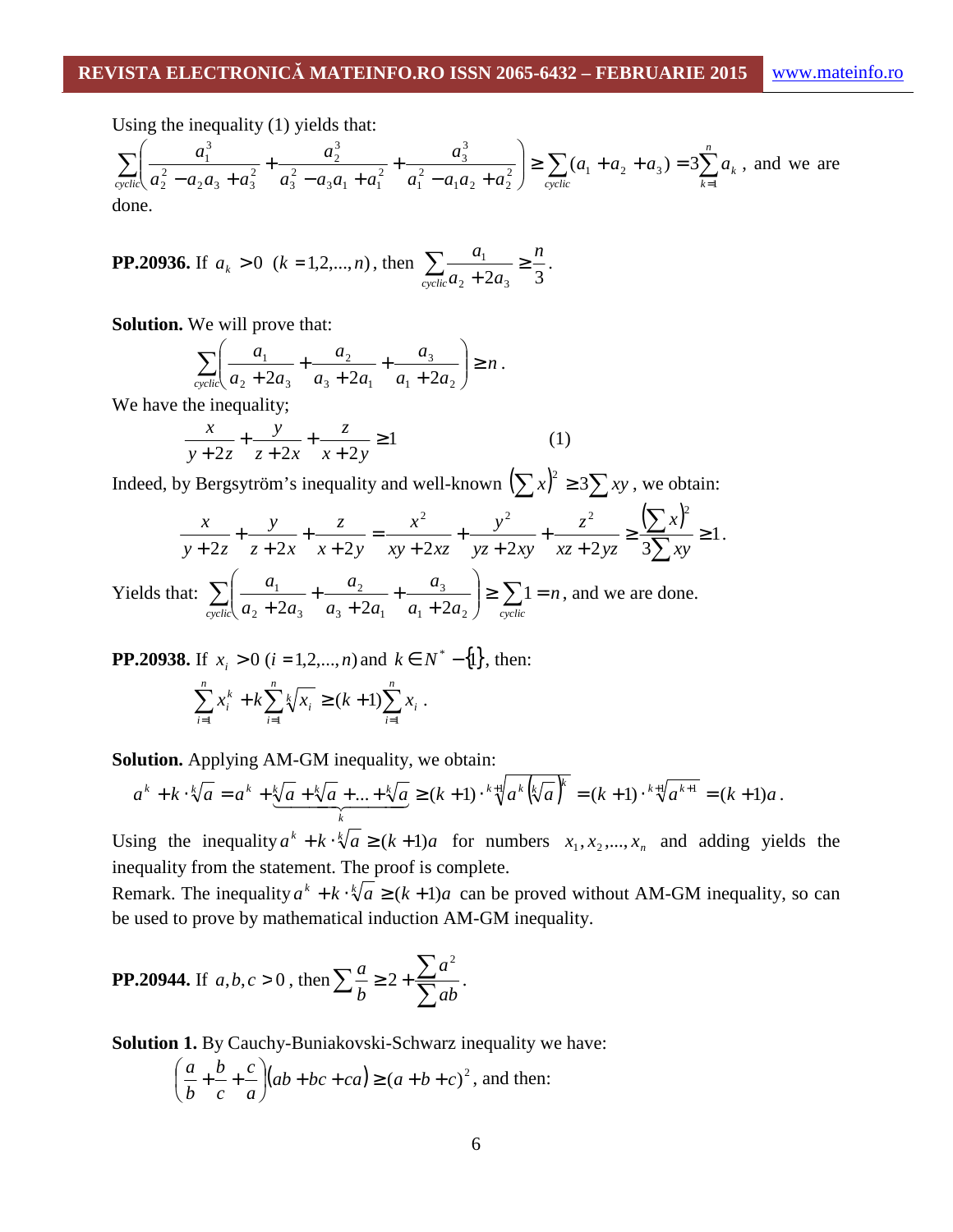$$
\sum_{b} \frac{a}{b} \ge \frac{\sum a^2 + 2\sum ab}{\sum ab} = 2 + \frac{\sum a^2}{\sum ab}.
$$

**Solution 2.** By Bergström's inequality we obtain:

$$
\frac{a}{b} + \frac{b}{c} + \frac{c}{a} = \frac{a^2}{ab} + \frac{b^2}{bc} + \frac{c^2}{ac} \ge \frac{(a+b+c)^2}{ab+bc+ca} = 2 + \frac{\sum a^2}{\sum ab}
$$
, and we are done.

**PP.20945.** If  $x_k > 0$  ( $k = 1, 2, ..., n$ ), then:

$$
\sum_{\text{cyclic}} \sqrt{1 + \frac{6}{x_1 + x_2 + x_3} + \frac{3}{x_1 x_2 + x_2 x_3 + x_3 x_1}} \ge n + \frac{n^2}{\sum_{k=1}^n x_k}.
$$

**Solution.** Since 3  $(x_1 + x_2 + x_3)^2$  $x_1x_2 + x_2x_3 + x_3x_1 \leq \frac{(x_1 + x_2 + x_3)}{2}$  $x_1 x_2 + x_2 x_3 + x_3 x_1 \leq \frac{(x_1 + x_2 + x_3)^2}{2}$ , and using AM-HM inequality (or Bergström's inequality) we obtain that:

$$
\sum_{\text{cyclic}} \sqrt{1 + \frac{6}{x_1 + x_2 + x_3} + \frac{3}{x_1 x_2 + x_2 x_3 + x_3 x_1}} \ge \sum_{\text{cyclic}} \sqrt{1 + \frac{6}{x_1 + x_2 + x_3} + \frac{9}{(x_1 + x_2 + x_3)^2}} =
$$

$$
= \sum_{\text{cyclic}} \left( 1 + \frac{3}{x_1 + x_2 + x_3} \right) = n + 3 \cdot \sum_{\text{cyclic}} \frac{1}{x_1 + x_2 + x_3} \ge n + 3 \cdot \frac{n^2}{\sum_{\text{cyclic}} (x_1 + x_2 + x_3)} =
$$

$$
= n + 3 \cdot \frac{n^2}{3 \cdot \sum_{k=1}^{n} x_k} = n + \frac{n^2}{\sum_{k=1}^{n} x_k},
$$
 and the proof is complete.

**PP.20946.** If  $a, b, c > 0$ , then  $6(\sum a)(\sum ab) \le 18abc + (\sum a)(\sum a^2) + (\sum a)^3$ .

**Solution**. The inequality from the statement is written successively:  $6\sum a^2b + 6\sum ab^2 + 18abc \le 18abc + \sum a^3 + \sum a^2b + \sum ab^2 + \sum a^3 + 3\sum a^2b +$  $+3\sum ab^2 + 6abc \Leftrightarrow 2\sum a^3 + 6abc \ge 2\sum a^2b + 2\sum ab^2$  $\Leftrightarrow \sum a^3 + 3abc \ge \sum a^2b + \sum ab^2$ , which is Schur's inequality. The proof is complete.

**PP.20949.** If  $a_k > 0$  ( $k = 1, 2, ..., n$ ) and  $s = \sum_{k=1}^{n} a_k$ = = *n k*  $s = \sum a_k$ 1 , then: 2  $\cdot 1 \qquad \qquad k=1$  $(n-1)\sum a_k^3 \geq |\sum a_k\sqrt{s-a_k}|$ J  $\left(\sum_{k=1}^{n} a_k \sqrt{s-a_k}\right)$ l  $(-1)\sum_{k=1}^{n} a_k^3 \ge \sum_{k=1}^{n} a_k \sqrt{s-1}$  $=1$   $\qquad \qquad$   $k=$ *n k*  $k \mathbf{V}$ <sup>3</sup>  $\mathbf{u}_k$ *n k*  $n(n-1)\sum a_k^3 \ge |\sum a_k \sqrt{s-a_k}|$ .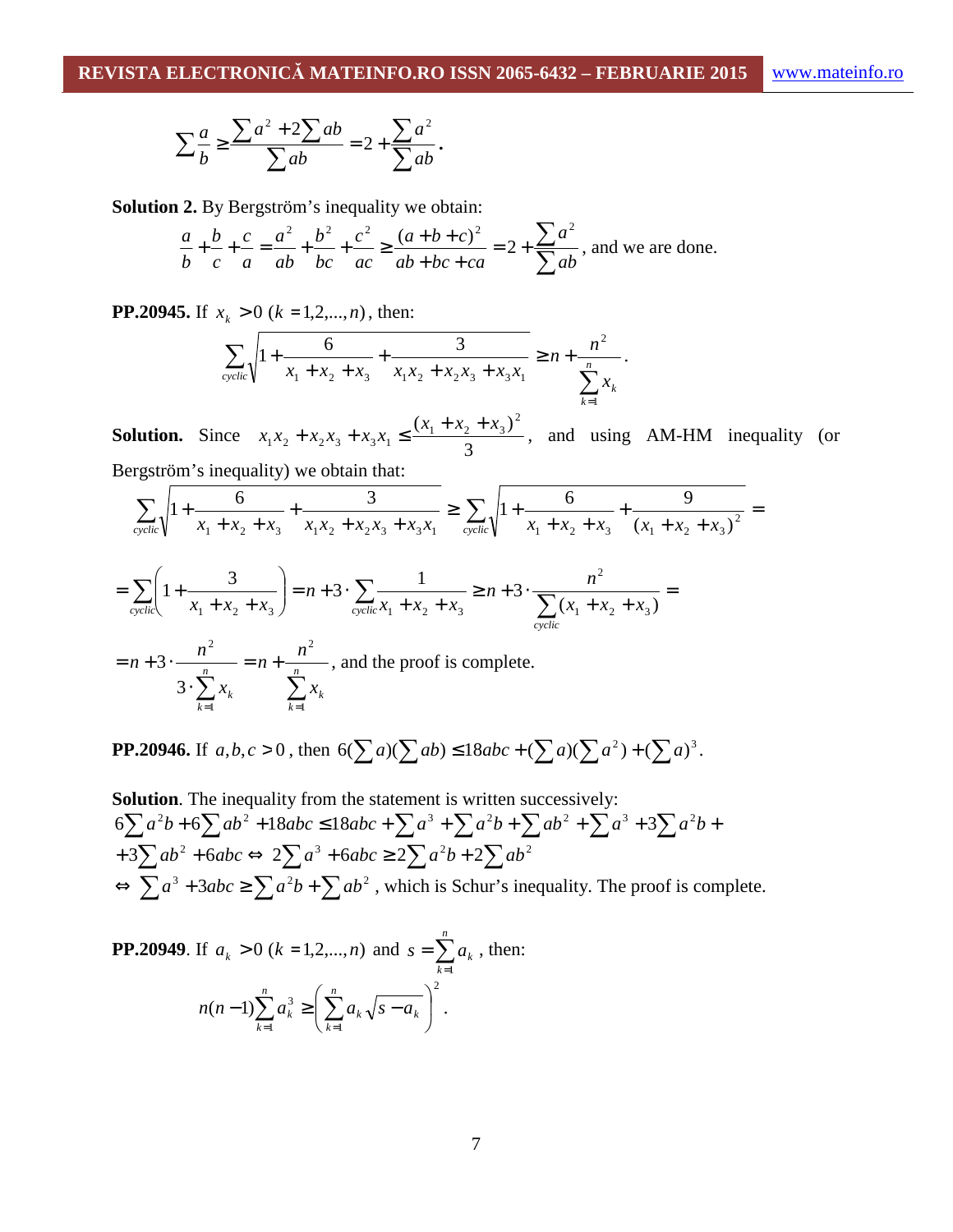**Solution.** We use Chebyshev's inequality, Cauchy-Buniakovski-Schwarz inequality, and the fact that 
$$
\sum_{k=1}^{n} (s - a_k) = (n-1) \sum_{k=1}^{n} a_k
$$
. Therefore, we obtain:  

$$
n(n-1) \sum_{k=1}^{n} a_k^3 = (n-1) \cdot n \sum_{k=1}^{n} a_k^2 \cdot a_k \ge (n-1) \sum_{k=1}^{n} a_k^2 \cdot \sum_{k=1}^{n} a_k = \sum_{k=1}^{n} a_k^2 \cdot \sum_{k=1}^{n} (s - a_k) \ge
$$

$$
\ge \left(\sum_{k=1}^{n} a_k \sqrt{s - a_k}\right)^2
$$
, and we are done.

**PP.20951.** If  $a_k > 0$  ( $k = 1, 2, ..., n$ ) and  $s = \sum_{k=1}^{n}$ = = *n k*  $s = \sum a_k$ 1 , then:  $\sum$  $\sum$ =  $e^{-1}$  (S –  $u_k$ ) (n – ≥  $(-a_k)^2$ <sup>-</sup> *k k n*  $_{k=1}$  (s –  $u_k$ ) *k*  $n-1$ <sup>2</sup> $\sum a$ *n*  $s - a$ *a* 1 2 2  $\int_1^1 (s-a_k)^2$  $(s-a_k)^2$   $(n-1)$ .

**Solution.** First we prove that for  $x \leq s$ , we have the inequality:

$$
\frac{x}{(s-x)^2} \ge \frac{n^2(n+1)}{s^2(n-1)^3} \cdot x - \frac{2n}{s(n-1)^3} \tag{1}
$$

The inequality (1) is written successively:

$$
s^{2}(n-1)^{3}x \geq s^{2}n^{2}(n+1)x - 2sn^{2}(n+1)x^{2} + n^{2}(n+1)x^{3} - 2ns^{3} + 2ns^{2}x + 2nsx^{2}
$$
  
\n
$$
\Leftrightarrow (n^{3} + n^{2})x^{3} - 2sn(n^{2} + n + 1)x^{2} + s^{2}(4n^{2} - n + 1)x - 2ns^{3} \leq 0
$$
  
\n
$$
\Leftrightarrow \left(x - \frac{s}{n}\right)^{2}((n+1)x - 2sn) \leq 0, \text{ true because } x \leq s \text{ (thus } (n+1)s < 2sn).
$$

We write the inequality (1) for  $a_1, a_2, ..., a_n$  an summing yields that:

$$
\sum_{k=1}^{n} \frac{a_k}{(s - a_k)^2} \ge \frac{n^2 (n+1)}{s^2 (n-1)^3} \sum_{k=1}^{n} a_k - \frac{2n^2}{s(n-1)^3} =
$$
  
= 
$$
\frac{n^2 (n+1) - 2n^2}{s(n-1)^3} = \frac{n^2}{(n-1)^2 \sum_{k=1}^{n} a_k}
$$
, and the proof is complete.

**PP.20952.** If  $x_k > 0$  ( $k = 1, 2, ..., n$ ), then:

$$
\sum_{\text{cyclic}} \sqrt{x_1^4 + x_1^2 x_2^2 + x_2^4} \ge \sqrt{3} \sum_{k=1}^n x_k^2 \ge \sum_{\text{cyclic}} x_1 \sqrt{2 x_1^2 + x_2 x_3} \ .
$$

**Solution.** Using the inequality 4  $a^{2} + ab + b^{2} \ge \frac{3(a+b)^{2}}{b}$ , we obtain:

$$
\sum_{\text{cyclic}} \sqrt{x_1^4 + x_1^2 x_2^2 + x_2^4} \ge \sum_{\text{cyclic}} \frac{\sqrt{3}(x_1^2 + x_2^2)}{2} = \frac{\sqrt{3}}{2} \sum_{\text{cyclic}} (x_1^2 + x_2^2) = \sqrt{3} \sum_{k=1}^n x_k^2.
$$

For the right inequality we apply the inequality of means: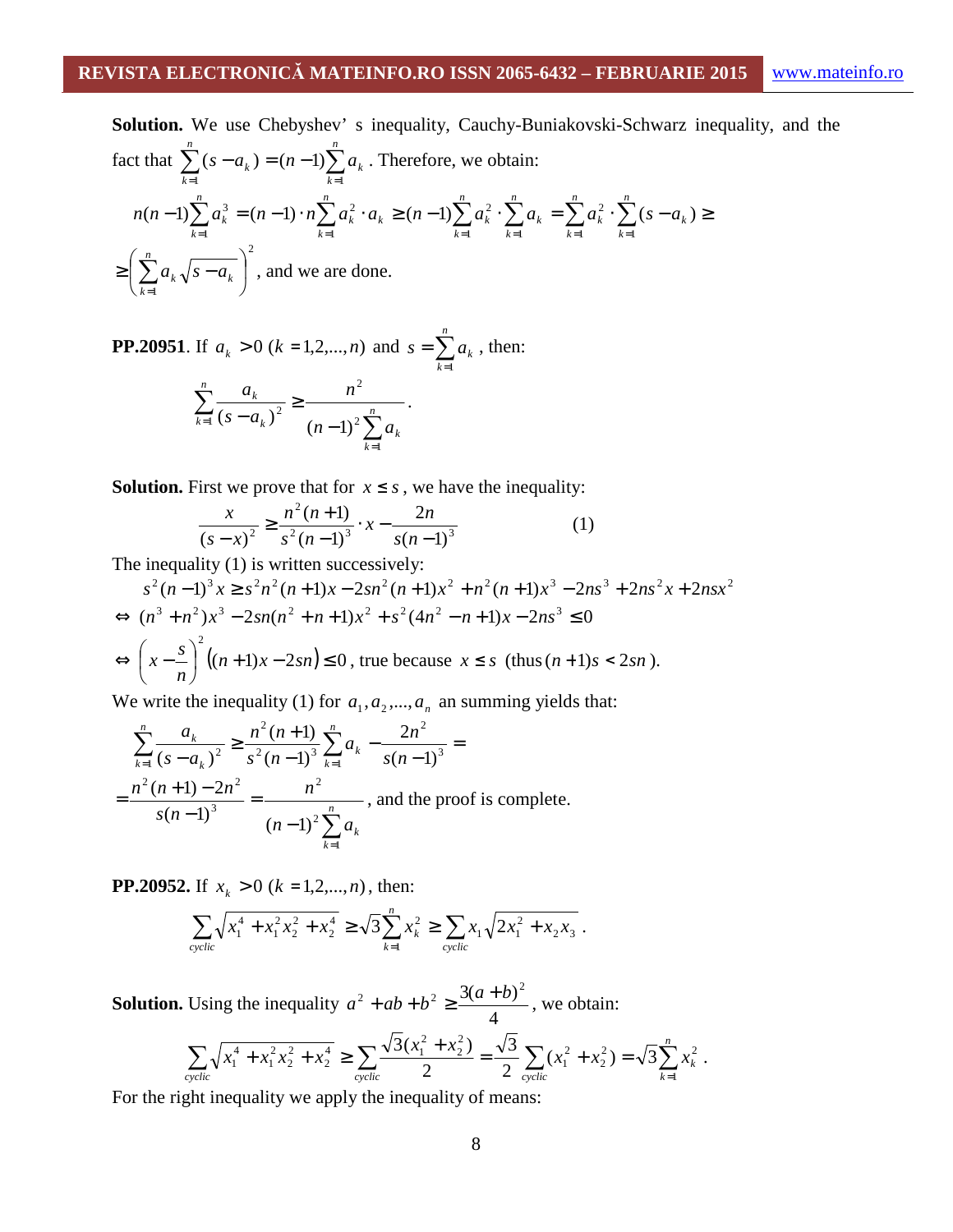*k*

2

$$
x_1\sqrt{2x_1^2 + x_2x_3} = \frac{1}{\sqrt{3}} \cdot \sqrt{(3x_1^2)(2x_1^2 + x_2x_3)} \le \frac{1}{\sqrt{3}} \cdot \frac{5x_1^2 + x_2x_3}{2} \le
$$
  
\n
$$
\le \frac{1}{\sqrt{3}} \cdot \frac{5x_1^2 + \frac{x_2^2 + x_3^2}{2}}{2} = \frac{1}{4\sqrt{3}} (10x_1^2 + x_2^2 + x_3^2).
$$
 Yields that:  
\n
$$
\sum_{\text{cyclic}} x_1\sqrt{2x_1^2 + x_2x_3} \le \frac{1}{4\sqrt{3}} \sum_{\text{cyclic}} (10x_1^2 + x_2^2 + x_3^2) = \frac{1}{4\sqrt{3}} \cdot 12 \sum_{k=1}^n x_k^2 = \sqrt{3} \sum_{k=1}^n x_k^2,
$$
  
\nand the proof is complete.

**PP.20957.** In all nonisosceles triangle *ABC* holds:

$$
\sum \frac{\sin^4 A \sin \frac{A}{2}}{\sin \frac{A-B}{2} \sin \frac{A-C}{2}} = \frac{r(3s^2 - r^2 - 4Rr)}{4R^3}
$$
 (correction).

**Solution.** We use the formulas:

$$
\sin\frac{A-B}{2} = \frac{a-b}{c}\cos\frac{C}{2}; \cos\frac{A}{2}\cos\frac{B}{2}\cos\frac{C}{2} = \frac{s^2 4}{abc};
$$
\n
$$
\sum \frac{a^4}{(a-b)(a-c)} = a^2 + b^2 + c^2 + ab + bc + ca. \text{ We obtain that:}
$$
\n
$$
\sum \frac{\sin^4 A \sin\frac{A}{2}}{\sin\frac{A-B}{2}\sin\frac{A-C}{2}} = \sum \frac{2\sin^4 A \sin\frac{A}{2}\cos\frac{A}{2}}{2 \cdot \frac{a-b}{c} \cdot \frac{a-c}{b} \cdot \cos\frac{A}{2}\cos\frac{B}{2}\cos\frac{C}{2}} =
$$
\n
$$
= \frac{abc}{2s^2r} \sum \frac{bc\sin^5 A}{(a-b)(a-c)} = \frac{abc}{2s^2r} \sum \frac{bc \cdot a^5}{32R^5(a-b)(a-c)} =
$$
\n
$$
= \frac{a^2b^2c^2}{64s^2rR^5} \sum \frac{a^4}{(a-b)(a-c)} = \frac{16R^2r^2s^2}{64s^2rR^5} (\sum a^2 + \sum ab) =
$$
\n
$$
= \frac{r(2s^2 - 2r^2 - 8Rr + s^2 + r^2 + 4Rr)}{4R^3} = \frac{r(3s^2 - r^2 - 4Rr)}{4R^3}, \text{ and we are done.}
$$

**PP.20958.** In all nonisosceles triangle *ABC* holds:

$$
\sum \frac{\sin^3 A \sin \frac{A}{2}}{\sin \frac{A-B}{2} \sin \frac{A-C}{2}} = \frac{sr}{R^2}.
$$

**Solution.** We proceed like in PP.20957, and in addition we use the fact that:

$$
\sum \frac{a^3}{(a-b)(a-c)} = a+b+c
$$
. Therefore, we have that: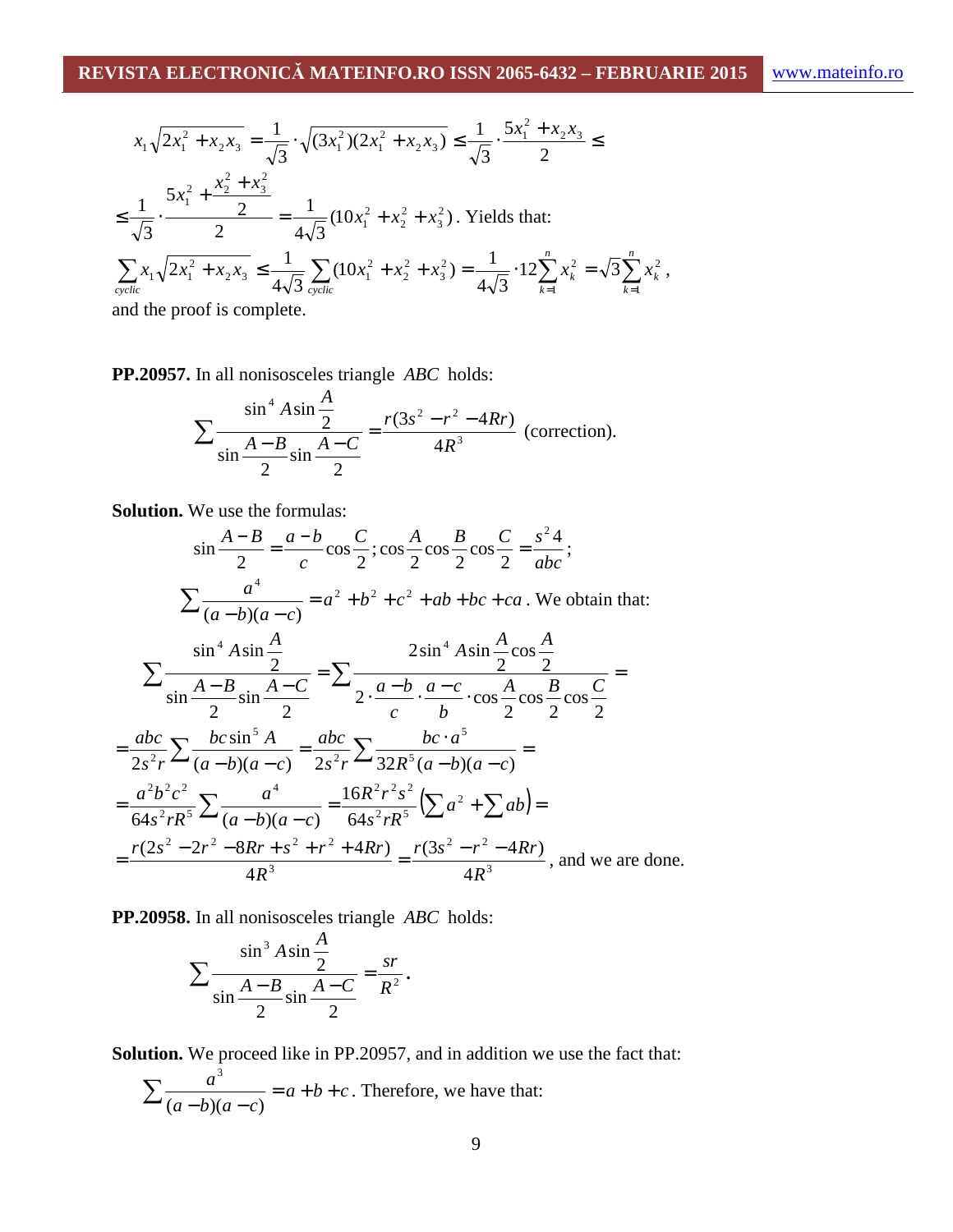$$
\sum \frac{\sin^3 A \sin \frac{A}{2}}{\sin \frac{A-B}{2} \sin \frac{A-C}{2}} = \sum \frac{2 \sin^3 A \sin \frac{A}{2} \cos \frac{A}{2}}{2 \cdot \frac{a-b}{c} \cdot \frac{a-c}{b} \cdot \cos \frac{A}{2} \cos \frac{B}{2} \cos \frac{C}{2}} =
$$
  
=  $\frac{abc}{2s^2 r} \sum \frac{bc \sin^4 A}{(a-b)(a-c)} = \frac{abc}{2s^2 r} \cdot \frac{abc}{16R^4} \sum \frac{a^3}{(a-b)(a-c)} = \frac{16R^2 r^2 s^2}{2s^2 r \cdot 16R^4} \cdot 2s = \frac{sr}{R^2}$ , and we are

done.

#### **PP.20960.** In all nonisosceles triangle *ABC* holds:

$$
\sum \frac{\sin \frac{A}{2}}{\sin^2 A \sin \frac{A-B}{2} \sin \frac{A-C}{2}} = \frac{R(s^2 + r^2 + 4Rr)}{s^2r}.
$$

**Solution.** Using well-known formuls in triangle we obtain:

$$
\sin\frac{A-B}{2} = \sqrt{\frac{(s-b)(s-c)}{bc} \cdot \frac{s(s-b)}{ac}} - \sqrt{\frac{(s-a)(s-c)}{ac} \cdot \frac{s(s-a)}{bc}} = \frac{s-b-s+a}{c}\cos\frac{C}{2} = \frac{a-b}{c}\cos\frac{C}{2}.
$$

Yields that:

$$
\frac{\sin\frac{A}{2}}{\sin^2 A \sin\frac{A-B}{2}\sin\frac{A-C}{2}} = \frac{\sin A}{\sin A \cdot 2\sin\frac{A}{2}\cos\frac{B}{2} \cdot \frac{a-b}{c}\cos\frac{C}{2} \cdot \frac{a-c}{2}\cos\frac{B}{2}} =
$$
\n
$$
= \frac{bc}{2(a-b)(a-c)\cdot\frac{a}{2R}\cdot\cos\frac{A}{2}\cos\frac{B}{2}\cos\frac{C}{2}}.
$$
\nBecause  $\cos\frac{A}{2}\cos\frac{B}{2}\cos\frac{C}{2} = \sqrt{\frac{s(s-a)s(s-b)s(s-c)}{a^2b^2c^2}} = \frac{s^2r}{abc}$ , we obtain:  
\n
$$
\sum \frac{\sin\frac{A}{2}}{\sin^2 A \sin\frac{A-B}{2}\sin\frac{A-C}{2}} = \frac{Rabc}{s^2r}\sum \frac{bc}{a(a-b)(a-c)}
$$
(1)

After some algebra we also obtain that:

 $b<sup>2</sup>c<sup>2</sup>(c-b)+c<sup>2</sup>a<sup>2</sup>(a-c)+a<sup>2</sup>b<sup>2</sup>(b-a) = (ab+bc+ca)(a-b)(b-c)(c-a)$ , and then by (1) taking account by  $ab + bc + ca = s^2 + r^2 + 4Rr$ , yields the relation from the statement, and we are done.

**PP.20982.** If  $a, b, c, \lambda > 0$  and  $a + b + c = 1$ , then: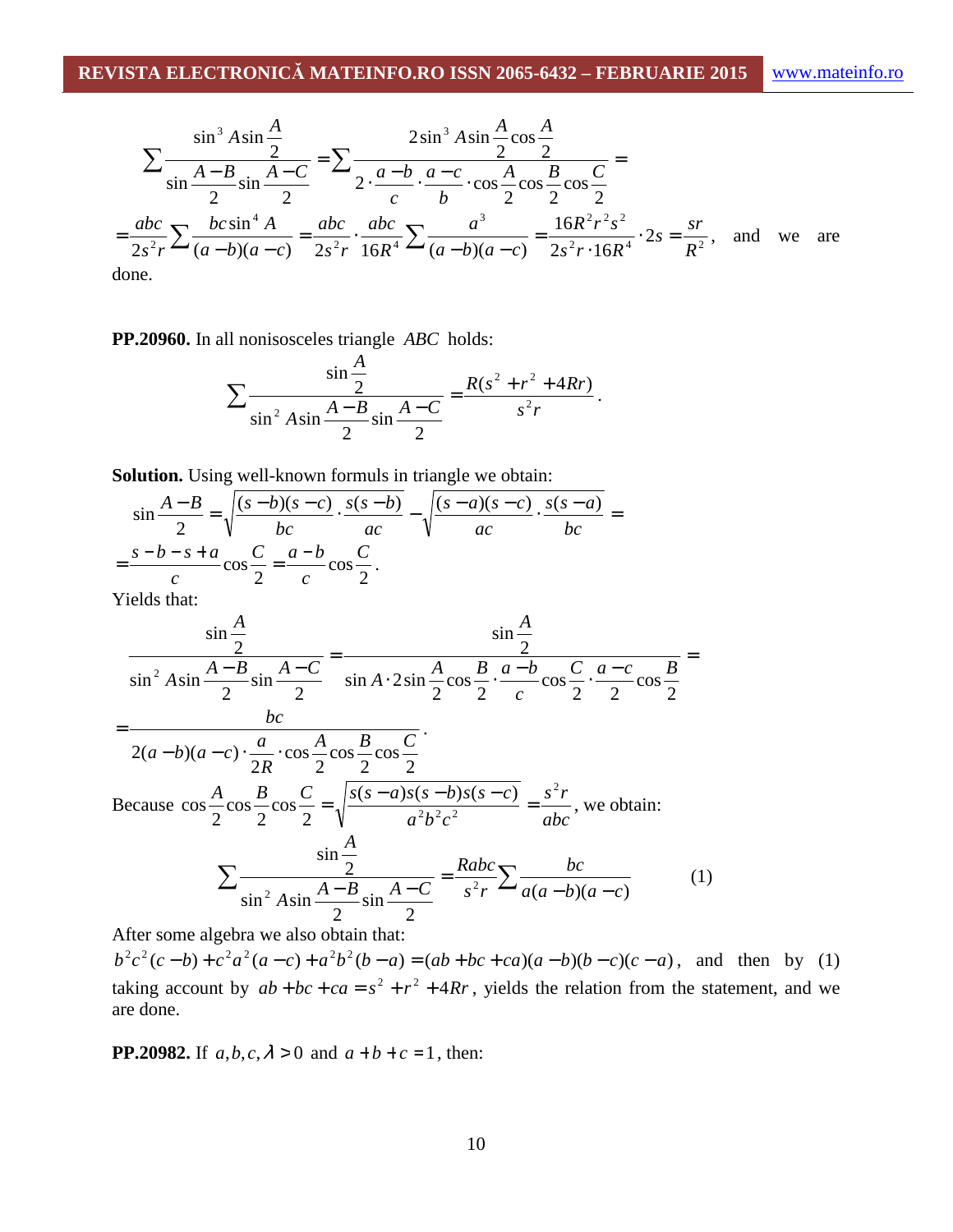$$
\sum \frac{a}{\sqrt{\lambda(b^2+c^2)+bc}} \ge \frac{1}{\sqrt{\lambda\sum ab+3(1-\lambda)abc}}.
$$

**Solution.** By Hölder's inequality we have:

$$
\left(\sum \frac{a}{\sqrt{\lambda(b^2+c^2)+bc}}\right)\left(\sum \frac{a}{\sqrt{\lambda(b^2+c^2)+bc}}\right)\left(\sum a[\lambda(b^2+c^2)+bc]\right) \geq (\sum a)^3.
$$
  
Therefore  $\sum a$ 

Therefore, 
$$
\sum \frac{a}{\sqrt{\lambda(b^2+c^2)+bc}} \ge \frac{1}{\sqrt{\sum a[\lambda(b^2+c^2)+bc]}},
$$
 and it suffices to prove that:  

$$
\lambda \sum ab + 3(1-\lambda)abc \ge \lambda \sum a(b^2+c^2) + 3abc
$$
, but  

$$
\lambda \sum a \sum ab - 3\lambda abc \ge \lambda \sum a(b^2+c^2) \Leftrightarrow \sum a \sum ab - 3abc \ge \sum a(b^2+c^2)
$$
, true because in  
fact 
$$
\sum a \sum ab - 3abc = \sum a(b^2+c^2).
$$

**PP.20984.** If 
$$
a_k > 0
$$
 ( $k = 1, 2, ..., n$ ), then 
$$
\sum_{\text{cyclic}} \frac{a_1}{\sqrt{a_2^2 + (n^2 - 2)a_2 a_3 + a_3^2}} \ge 1.
$$

**Solution.** We will prove that:

$$
\sum_{\text{cyclic}} \left( \frac{a_1}{\sqrt{a_2^2 + (n^2 - 2)a_2 a_3 + a_3^2}} + \frac{a_2}{\sqrt{a_3^2 + (n^2 - 2)a_3 a_1 + a_1^2}} + \frac{a_3}{\sqrt{a_1^2 + (n^2 - 2)a_1 a_2 + a_2^2}} \right) \ge 3.
$$

Indeed, we have the inequality:

$$
\frac{a_3}{\sqrt{a_1^2 + (n^2 - 2)a_1 a_2 + a_2^2}} \ge \frac{2a_3}{n(a_1 + a_2)} \Leftrightarrow (n^2 - 4)(a_1 - a_2)^2 \ge 0.
$$

Then, by Nesbitt's inequality yields that:

$$
\sum_{\text{cyclic}} \left( \frac{a_1}{\sqrt{a_2^2 + (n^2 - 2)a_2 a_3 + a_3^2}} + \frac{a_2}{\sqrt{a_3^2 + (n^2 - 2)a_3 a_1 + a_1^2}} + \frac{a_3}{\sqrt{a_1^2 + (n^2 - 2)a_1 a_2 + a_2^2}} \right) \ge
$$

$$
\geq \sum_{\text{cyclic}} \frac{2}{n} \left( \frac{a_1}{a_2 + a_3} + \frac{a_2}{a_1 + a_3} + \frac{a_3}{a_1 + a_2} \right) \geq \frac{2}{n} \sum_{\text{cyclic}} \frac{3}{2} = \frac{2}{n} \cdot \frac{3n}{2} = 3 \text{, and we are done.}
$$

**PP.20992.** If  $a_k > 0$   $(k = 1, 2, ..., n)$  and  $\sum a_k^2 = n$ *n k*  $\sum^n a_k^2 =$  $=1$  $\sum_{k=1}^{2}$  = n, then  $\sum_{k=1}^{n}$  = 1 1 1 1 ≤  $\sum_{k=1}^{n} \frac{1}{n+1}$ = *n*  $\sum_{k=1}^{\infty} n + 1 - a_k$ .

**Solution.** For  $n = 1$  we have  $a_1 = 1$  and  $\frac{1}{n+1-a_1} = 1$ 1 1 =  $n+1-a$ , so we have equality. For  $n = 2$  we have  $x^2 + y^2 = 2$ , so  $xy \le \sqrt{2}$  and we must to show that: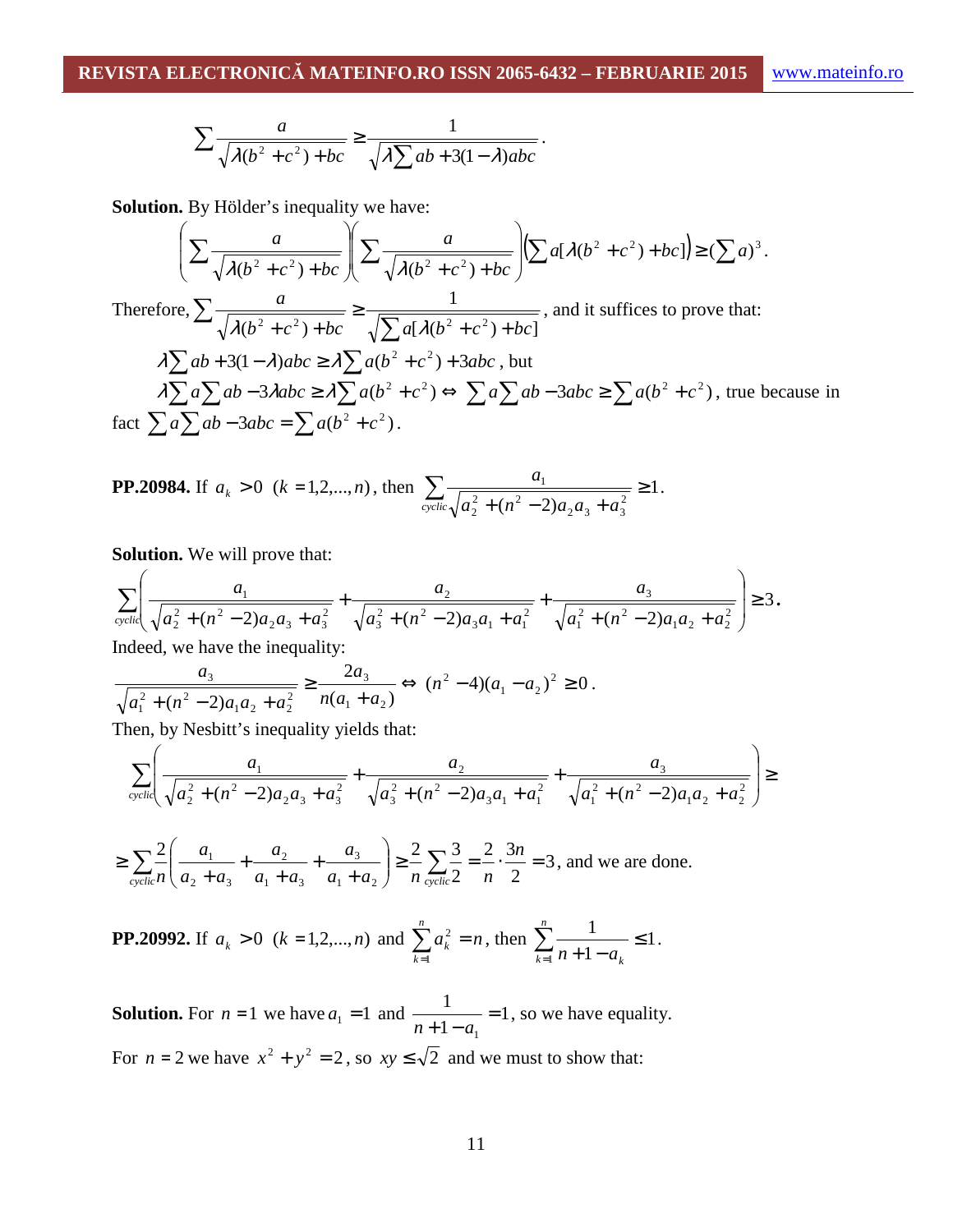$$
\frac{1}{3-x} + \frac{1}{3-y} \le 1 \Leftrightarrow 9 - 3x - 3y + xy \ge 6 - x - y \Leftrightarrow 3 - 2x \ge y(2 - x) \tag{1}
$$

Because  $xy \le \sqrt{2}$  we can squaring and (1) is equivalent with:

$$
(3-2x)^2 \ge y^2(2-x)^2 \Leftrightarrow (3-2x)^2 \ge (2-x^2)(2-x)^2 \Leftrightarrow
$$
  

$$
\Leftrightarrow x^4 - 4x^3 + 6x^2 - 4x + 1 \ge 0 \Leftrightarrow (x-1)^4 \ge 0
$$
, evidently true.

Let  $n \ge 3$ . We prove that for any *x* with  $x \le \sqrt{n}$  we have the following inequality:

$$
\frac{1}{n+1-x} \le \frac{x^2}{2n^2} + \frac{2n-1}{2n^2} \qquad (2)
$$
  
\n
$$
\Leftrightarrow 2n^2 \le x^2(n+1) - x^3 + (2n-1)(n+1) - (2n-1)x
$$
  
\n
$$
\Leftrightarrow x^3 - (n+1)x^2 + (2n-1)x - (n-1) \le 0
$$
  
\n
$$
\Leftrightarrow (x-1)^2 (x - (n+1)) \le 0.
$$

The last inequality is true because for  $n \ge 3$  and  $x \le \sqrt{n}$  we have:  $n \leq n-1 \Leftrightarrow n^2-3n+1 \geq 0 \Leftrightarrow n(n-3)+1 \geq 0$ .

Writing the inequality (2) for  $a_1, a_2, ..., a_n$  and summing yields that:

$$
\sum_{k=1}^{n} \frac{1}{n+1-a_k} \le \frac{1}{2n^2} \sum_{k=1}^{n} a_k^2 + n \cdot \frac{2n-1}{2n^2} = \frac{1}{2n} + \frac{2n-1}{2n} = 1.
$$
 The proof is complete.

**PP.20994.** If 
$$
a_k > 0
$$
 ( $k = 1, 2, ..., n$ ) and  $\sum_{k=1}^{n} \frac{1}{n+1-a_k} = 1$ , then  $\sum_{k=1}^{n} \frac{1}{n+1-a_k^2} \le 1$ .

**Solution.** For  $x > 0$  we have the following inequality:

$$
\frac{x}{n-1+x^2} \le \frac{2-n}{n-1+x} + \frac{n-1}{n} \qquad (1)
$$
  
\n
$$
\Leftrightarrow n(n-1)x + nx^2 \le -n(n-2)(n-1) - n(n-2)x^2 + (n-1)^3 + (n-1)^2x + (n-1)^2x^2 + (n-1)x^3
$$

 $\Leftrightarrow$   $(n-1)x^3 - (n-1)x^2 - (n-1)x + (n-1) \ge 0 \Leftrightarrow (n-1)(x-1)^2(x+1) \ge 0$ , true. Writing the inequality (1) for  $a_1, a_2, ..., a_n$  and adding we obtain that:

$$
\sum_{k=1}^{n} \frac{1}{n+1-a_k^2} \le (2-n) \sum_{k=1}^{n} \frac{1}{n-1+a_k} + n \cdot \frac{n-1}{n} = 2 - n + n - 1 = 1
$$
, and we are done.

**PP.20995.** If 
$$
a_k > 0
$$
 ( $k = 1, 2, ..., n$ ) and  $\sum_{k=1}^{n} a_k = n$ , then  $\sum_{k=1}^{n} \frac{1}{\lambda + a_k^2} \le \frac{n}{1 + \lambda}$ .

**Solution.** The inequality is not true without an additional condition for  $\lambda$ . Indeed, for  $n = 2$ ,  $\lambda = \frac{1}{2}$ , 2  $\lambda = \frac{1}{2}, a_1 = \frac{1}{2},$ 2  $a_1 = \frac{1}{2}, a_2 = \frac{3}{2}$  $a_2 = \frac{3}{2}$  it should that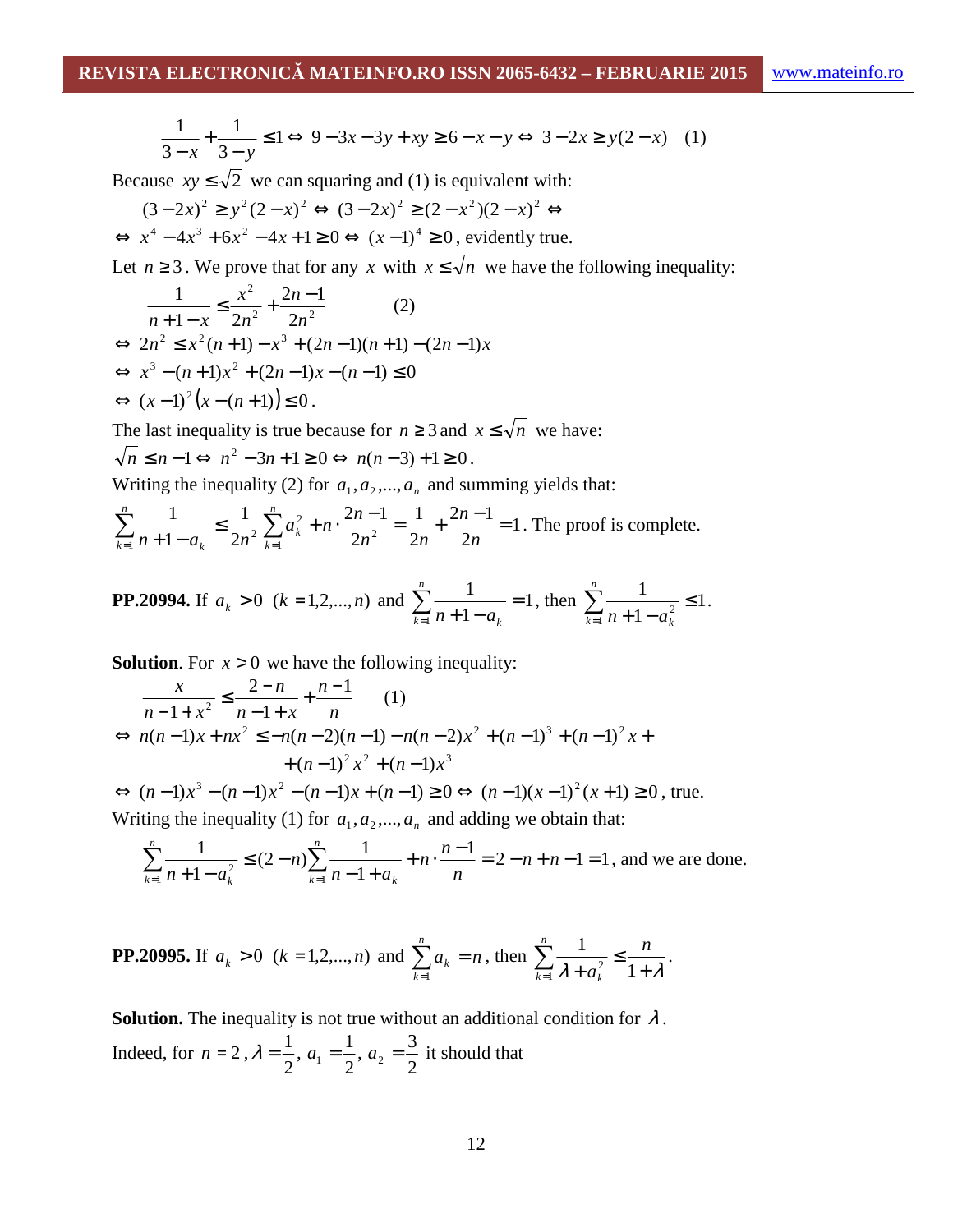$$
\frac{1}{\frac{1}{2} + \frac{1}{4}} + \frac{1}{\frac{1}{2} + \frac{9}{4}} \le \frac{2}{1 + \frac{1}{2}} \Leftrightarrow \frac{4}{3} + \frac{4}{11} \le \frac{4}{3}, \text{ false.}
$$

We give a solution for  $\lambda \geq 2n + 1$ . We have the inequality

(\*) 
$$
\frac{1}{\lambda + x^2} \le \frac{\lambda + 3}{(\lambda + 1)^2} - \frac{2x}{(\lambda + 1)^2}
$$
,

which from some calculations is equivalent with

$$
(x-1)^2(2x-(\lambda-1)) \le 0
$$
, true for  $x \le n$  (because  $2n \le \lambda -1$ ).

Writing the inequality  $(*)$  for  $a_1, a_2, ..., a_n$ , by summation yields that

$$
\sum_{k=1}^{n} \frac{1}{\lambda + a_k^2} \le \frac{n(\lambda + 3)}{(1 + \lambda)^2} - \frac{2}{(1 + \lambda)^2} \sum_{k=1}^{n} a_k = \frac{n\lambda + 3n - 2n}{(1 + \lambda)^2} = \frac{n}{1 + \lambda}
$$
, and we are done.

**PP.20998.** If 
$$
a, b, c > 0
$$
, then 
$$
\sum \frac{a}{\sqrt{a^2 + 3ab + 3b^2 + 2bc}} \ge 1.
$$

**Solution.** We have:

$$
\sum a(a^2 + 3ab + 3b^2 + 2bc) = \sum a^3 + 3\sum a^2b + 3\sum ab^2 + 6abc = (\sum a)^3.
$$

Applying Hölder's inequality we obtain:

$$
\left(\sum \frac{a}{\sqrt{a^2 + 3ab + 3b^2 + 2bc}} \right) \left(\sum \frac{a}{\sqrt{a^2 + 3ab + 3b^2 + 2bc}} \right) \left(\sum a(a^2 + 3ab + 3b^2 + 2bc)\right) \ge
$$
  
\n
$$
\ge \left(\sum \sqrt[3]{\frac{a}{\sqrt{a^2 + 3ab + 3b^2 + 2bc}} \cdot \frac{a}{\sqrt{a^2 + 3ab + 3b^2 + 2bc}} \cdot a(a^2 + 3ab + 3b^2 + 2bc)}\right)^3
$$
  
\n
$$
\Leftrightarrow \left(\sum \frac{a}{\sqrt{a^2 + 3ab + 3b^2 + 2bc}} \right)^2 \left(\sum a\right)^3 \ge \left(\sum a\right)^3, \text{ i.e.}
$$
  
\n
$$
\sum \frac{a}{\sqrt{a^2 + 3ab + 3b^2 + 2bc}} \ge 1, \text{ and the proof is complete.}
$$

**PP.21000.** If 
$$
a, b, c > 0
$$
, then  $\left(\sum \frac{a}{\sqrt[n]{a+2b}}\right)^n \geq \left(\sum a\right)^{n-1}$ , when  $n \in N$ ,  $n \geq 2$ .

**Solution.** Applying Hölder's inequality we have:

$$
\left(\frac{\sum \frac{a}{\sqrt[n]{a+2b}} \left( \sum \frac{a}{\sqrt[n]{a+2b}} \right) \cdot \left( \sum \frac{a}{\sqrt[n]{a+2b}} \right) \cdot \left( \sum a(a+2b) \right) \ge \left( \sum a \right)^{n+1}, \text{ but } a \ge a \text{ and } a \ge b \ge b \ge c \right)}{\sum a(a+2b) = \left( \sum a \right)^2, \text{ so } \left( \sum \frac{a}{\sqrt[n]{a+2b}} \right)^n \ge \left( \sum a \right)^{n-1}, \text{ and we are done.}
$$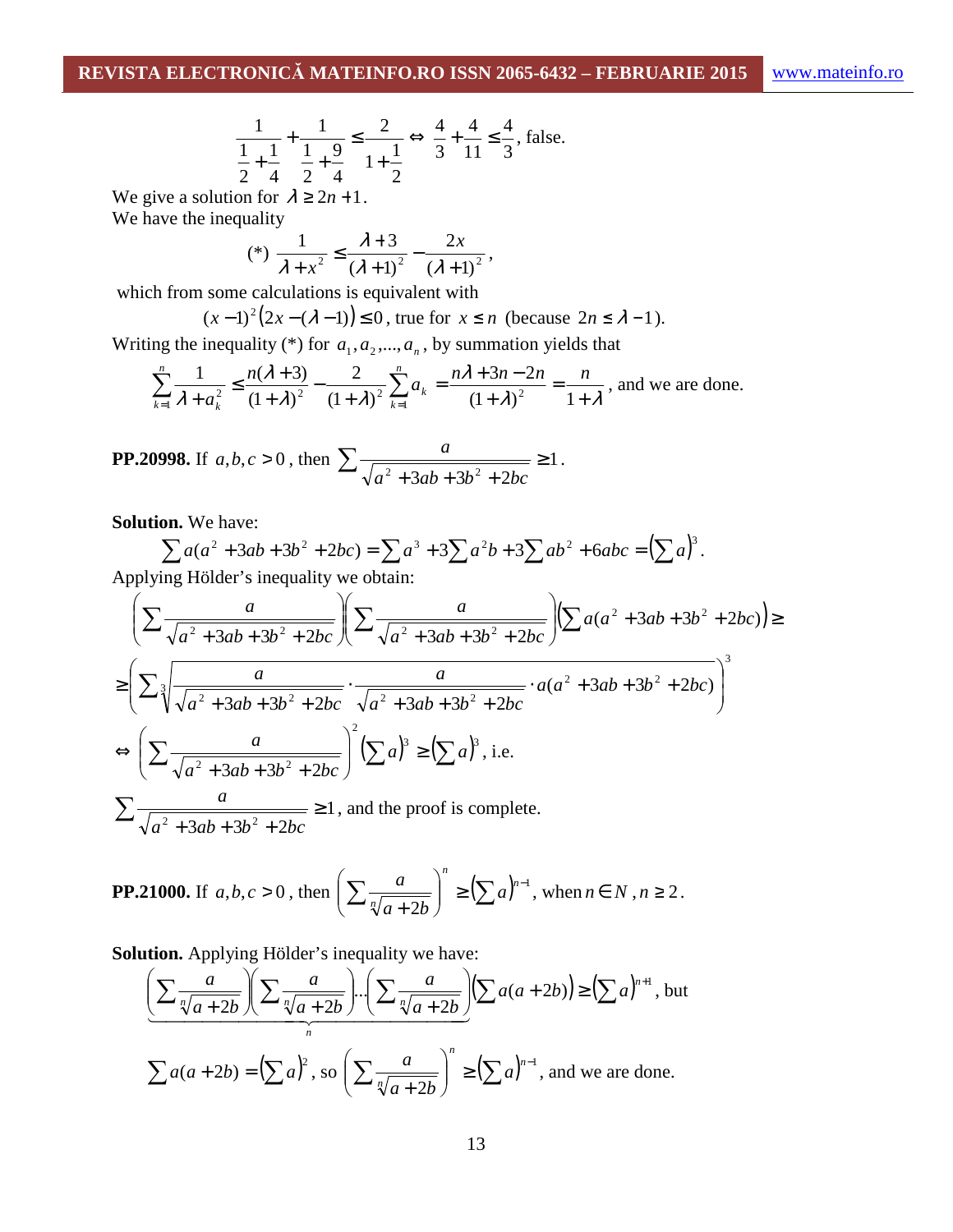**PP.21001.** If 
$$
a, b, c > 0
$$
, then  $\left( \sum \frac{a}{\sqrt[n]{a^2 + 3ab + 3b^2 + 2bc}} \right)^n \ge \left( \sum a \right)^{n-2}$ , when  $n \in N, n \ge 2$ .

**Solution.** We have  $\sum a(a^2 + 3ab + 3b^2 + 2bc) = (\sum a)^3$ , and by Hölder's inequality we obtain:

$$
\left(\frac{a}{\sqrt[n]{a^2 + 3ab + 3b^2 + 2bc}}\right)\left(\frac{a}{\sqrt[n]{a^2 + 3ab + 3b^2 + 2bc}}\right) \cdot \left(\frac{a}{\sqrt[n]{a^2 + 3ab + 3b^2 + 2bc}}\right) \cdot \left(\frac{a}{\sqrt[n]{a^2 + 3ab + 3b^2 + 2bc}}\right)
$$

$$
\cdot \left(\sum a(a^2 + 3ab + 3b^2 + 2bc)\right) \ge \left(\sum a\right)^{n+1} \Leftrightarrow \left(\sum \frac{a}{\sqrt[n]{a^2 + 3ab + 3b^2 + 2bc}}\right)^n \ge \left(\sum a\right)^{n-2}, \text{ and we we}
$$

are done.

**PP.21008.** If 
$$
a, b, c > 0
$$
, then 
$$
\sum \frac{a}{\sqrt[3]{a+2b}} \geq (\sum a)^{\frac{2}{3}}.
$$

**Solution.** We have  $\sum a(a+2b) = (\sum a)^2$ , and by Hölder's inequality we obtain:

$$
\left(\sum \frac{a}{\sqrt[3]{a+2b}}\right) \left(\sum \frac{a}{\sqrt[3]{a+2b}}\right) \left(\sum \frac{a}{\sqrt[3]{a+2b}}\right) \left(\sum a(a+2b)\right) \ge \left(\sum a\right)^4
$$
  

$$
\Leftrightarrow \left(\sum \frac{a}{\sqrt[3]{a+2b}}\right)^3 \ge \left(\sum a\right)^2 \Leftrightarrow \sum \frac{a}{\sqrt[3]{a+2b}} \ge \left(\sum a\right)^{\frac{2}{3}},
$$
 and the proof is complete.

**PP.21010.** Solve in *R* the following system:

$$
\begin{cases}\n11(x^2 + y^2) + 4xy + 9yz + zx = (3x + 2y + z)^2 \\
11(y^2 + z^2) + 4yz + 9zx + xy = (3y + 2z + x)^2 \\
11(z^2 + x^2) + 4z + 9xy + yz = (3z + 2x + y)^2\n\end{cases}
$$

**Solution.** Adding the equations of the system we get:

$$
8(x2 + y2 + z2 - xy - yz - zx) = 0.
$$

Yields that the solutions of the system are  $(a, a, a)$ , with  $a \in R$ .

**PP.21063.** In all triangle *ABC* holds 
$$
\left(\frac{4R+r}{s}\right) \le 1 + \frac{s^2}{8r^2}
$$
.

**Solution.** By the item 5.5 from Bottema we have:  $9r(4R + r) \le 3s^2$ , i.e.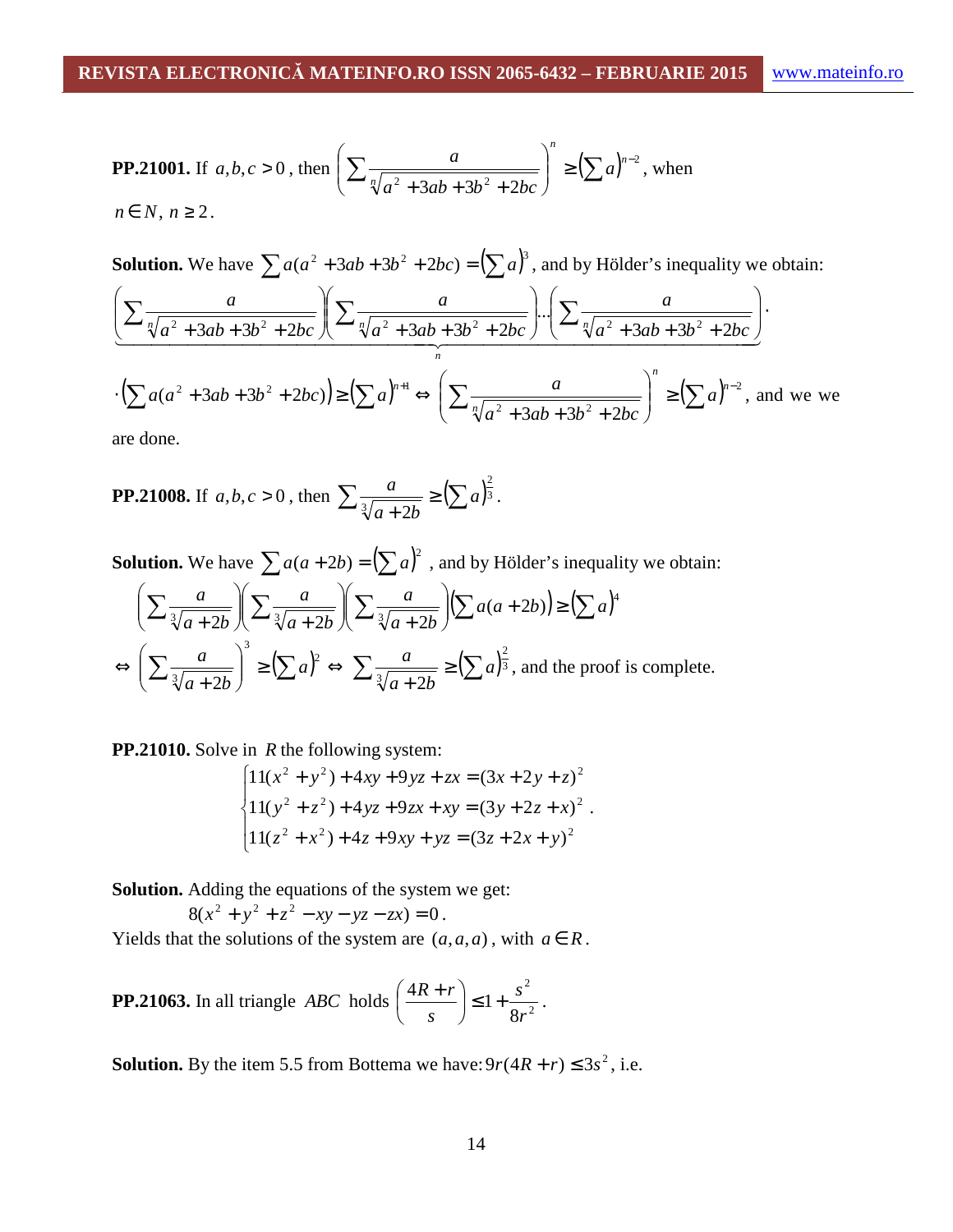$$
\frac{4R+r}{s} \le \frac{s}{3r}.
$$
 It remains to show that:  

$$
\frac{s^2}{9r^2} \le 1 + \frac{s^2}{8r^2} \Leftrightarrow 0 \le 1 + \frac{s^2}{72r^2}
$$
, true and we are done.

**PP.21070.** Solve in *R* the following system:

$$
\begin{cases} x^3 + y^3 + z^3 + 3xyz = yz(y+z) + zt(z+t) + ty(t+y) \\ y^3 + z^3 + t^3 + 3yzt = zt(z+t) + tx(t+x) + xz(x+z) \\ z^3 + t^3 + x^3 + 3ztx = tx(t+x) + xy(x+y) + yt(y+t) \\ t^3 + x^3 + y^3 + 3txy = xy(x+y) + yz(y+z) + zx(z+x) \end{cases}
$$

**Solution.** Addind up the equations of the system we obtain:

$$
(x3 + y3 + z3 + 3xyz - xy(x + y) - yz(y + z) - zx(z + x)) +
$$
  
+ (y<sup>3</sup> + z<sup>3</sup> + t<sup>3</sup> + 3yzt - yz(y + z) - zt(z + t) - ty(t + y)) +  
+ (z<sup>3</sup> + t<sup>3</sup> + x<sup>3</sup> + 3ztx - zt(z + t) - tx(t + x) - xz(x + z)) +  
+ (t<sup>3</sup> + x<sup>3</sup> + y<sup>3</sup> + 3txy - tx(t + x) - xy(x + y) - yt(y + t)) = 0.

By Schur' inequality, all brackets above are  $\geq 0$ . Therefore we have  $x = y = z = t$  or if  $x = y = z, t = 0$  yields by the first equation of the system that  $6x^3 = 2x^3$ , which is impossible. In conclusion, the only solution is  $(a,a,a,a)$  with  $a \in R$ , and we are done.

## **PP.21121.** Prove that  ${(x, y) \in Z \times Z | 2xy + 3x + y + 2 = 0} = {(x, y) \in Z \times Z | 2xy + x + 3y + 8 = 0}.$

**Solution.** The statement is not true, for e.g. if  $(x, y) = (-8,0)$  we have  $2xy + 3x + y + 2 = -22$  and  $2xy + x + 3y + 8 = 0$ , and we are done.

**PP.21129.** If 
$$
a, b, c > 0
$$
 then  $\sum \sqrt{a^2 + b^2} + 3 \sum \sqrt{a^2 - ab\sqrt{3} + b^2} \ge \sqrt{2}(a+b+c)$ .

**Solution.** We have:

$$
\sum \sqrt{a^2 + b^2} = \sqrt{2} \sum \sqrt{\frac{a^2 + b^2}{2}} \ge \sqrt{2} \sum \frac{a+b}{2} = \sqrt{2}(a+b+c)
$$
, which is stronger that

given inequality, and we are done.

**PP.21133.** Prove that for all  $n \in N^*$ , the equation  $x^2 + y^2 + z^2 = 14^n$  has integer solutions.

**Solution.** If  $n = 2t$ , then  $14^{2t} = 4^t \cdot (7)^{2t} = 4^t (8-1)^{2t} = 4^t (8k+1)$ . If  $n = 2t + 1$ , then  $14^{2t+1} = 4^t \cdot (2 \cdot 7^{2t+1}) = 4^t (2(8-1)^{2t+1}) = 4^t (8k - 2) = 4^t (8k' + 6)$ .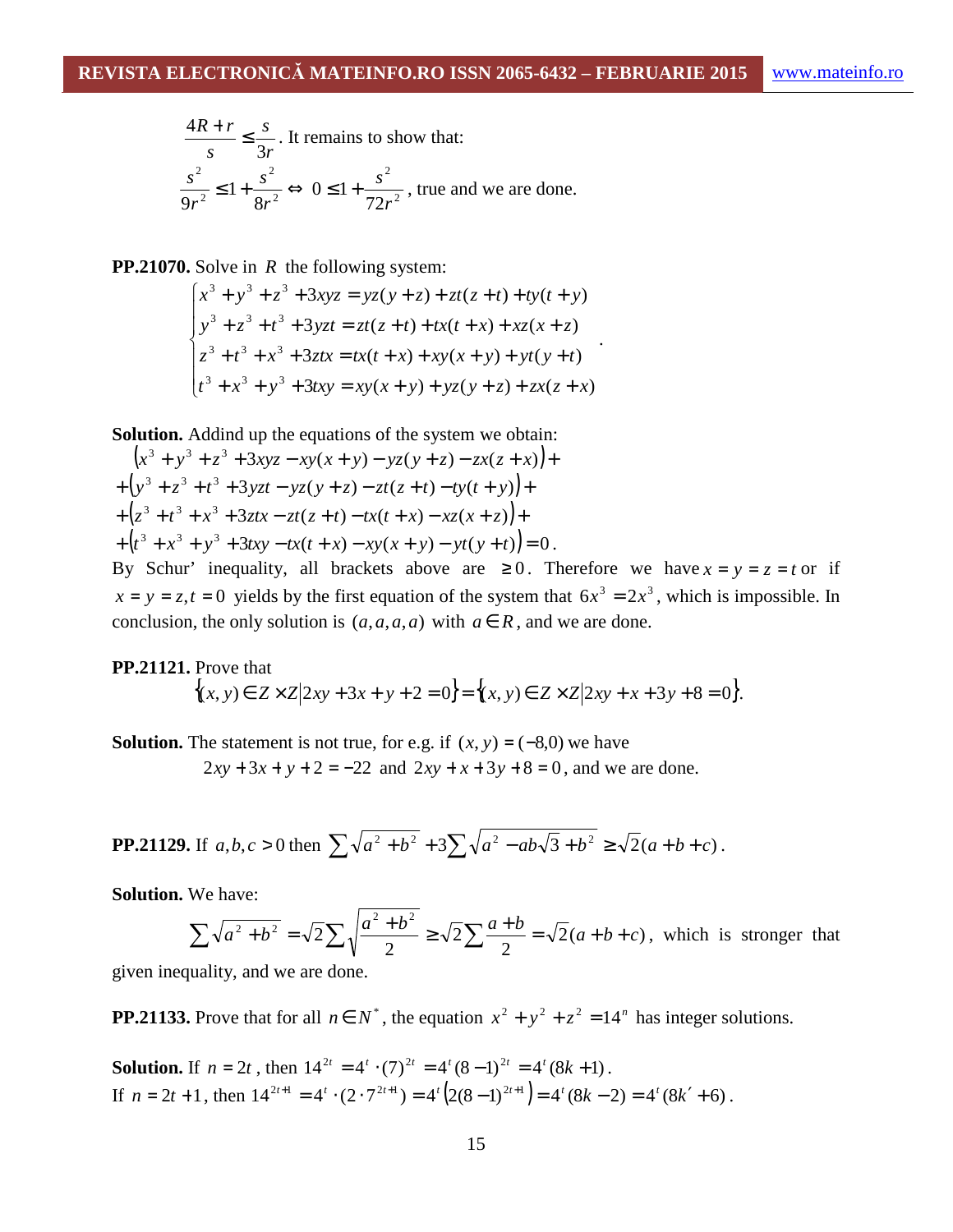Therefore, by the theorem of three squares (see the solution of PP.21440), the number  $14<sup>n</sup>$  can be written as a sum of three integers squares. The proof is complete.

#### **PP.21142.** Prove that

$$
\{3a + 1 | a \in Z\} \cap \{5b + 3 | b \in Z\} \cap \{7c + 4 | c \in Z\} = \{105d - 17 | d \in Z\}.
$$

**Solution.** A particular solution of the equation  $3a+1=5b+3 \Leftrightarrow 3a-5b=2$  is  $a=4, b=2$ . General solution is  $a = 5k + 4$ ,  $b = 3k + 2$  where  $k \in \mathbb{Z}$ .

Yields that  $\{3a + 1 | a \in Z\} \cap \{5b + 3 | b \in Z\} = \{15k + 13 | k \in Z\}.$ 

We proceed analogously with the equation  $15k + 13 = 7c + 4 \Leftrightarrow 7c - 15k = 9$ , and we obtain the particular solution  $c = 27, k = 12$  and then  $c = 15d + 27, k = 7d + 12$ . Yields  $7c + 4 = 105d + 189 + 4$ , i.e.  $7c + 4 = 105d' - 17$  and we are done.

**PP.21145.** If  $B, A_k \in P(M)$  ( $k = 1, 2, ..., n$ ), then:

1) 
$$
B - \left(\bigcap_{k=1}^{n} A_k\right) = \bigcup_{k=1}^{n} \left(B - A_k\right);
$$
  
2)  $B - \left(\bigcup_{k=1}^{n} A_k\right) = \bigcap_{k=1}^{n} \left(B - A_k\right).$ 

**Solution.** We have that:

1)  $x \in B - \cap A_k \mid \Leftrightarrow x \in B$ *n*  $\left(\bigcap_{k=1}^k A_k\right) \Leftrightarrow x \in$ J  $\backslash$  $\overline{\phantom{a}}$  $\setminus$ ſ  $\in B \bigcap_{k=1}$ and  $x \notin \bigcap A_k \Leftrightarrow x \in B$ *n k*  $\notin$   $A_k$  ⇔  $x \in$  $\bigcap\limits_{k=1}$ and exists *k* such that  $x \notin A_k$ ∪ *n k*  $x \in B - A_k \Leftrightarrow x \in \bigcup (B - A_k)$ 1  $(B-A_k)$ =  $\Leftrightarrow x \in B - A_k \Leftrightarrow x \in \bigcup (B - A_k).$ 2)  $x \in B - | \bigcup A_k | \Leftrightarrow x \in B$ *n*  $\bigcup_{k=1} A_k \Big) \Leftrightarrow x \in$ J  $\backslash$  $\overline{\phantom{a}}$  $\setminus$ ſ  $\in B \bigcup_{k=1} A_k \right) \Leftrightarrow x \in B$  and  $x \notin \left( \bigcup_{k=1} A_k \right)$ J  $\backslash$  $\overline{\phantom{a}}$  $\setminus$ ſ ∉  $\bigcup_{k=1}^n$ *k*  $x \notin \bigcup A_k$ 1  $\Leftrightarrow$  *x*  $\in$  *B* and for any *k*, *x*  $\notin$  *A*<sub>*k*</sub>  $\Leftrightarrow$  for any  $k, x \in B - A_k \Leftrightarrow x \in \bigcap^n (B - A_k)$ *k*  $x \in \bigcap (B-A_k)$  $=1$  $\Leftrightarrow$   $x \in \bigcap (B - A_k)$ , and the proof is complete.

**PP.21146.** If  $a, b, c \in C$ , then determine all  $n \in N$  such that:

$$
(a+b+c)^n + (-a+b+c)^n + (a-b+c)^n + (a+b-c)^n = 2^n(a^n + b^n + c^n).
$$

**Solution.** For  $a = b = c = 1$ , we have  $3^n + 3 = 3 \cdot 2^n \Leftrightarrow 3^{n-1} = 2^n - 1$ , which is true for  $n = 1, n = 2$ . If  $n \ge 3$ , by mathematical induction esily yields that  $3^{n-1} > 2^n - 1$ . So, it remains to verify the relation from the statement for  $n \in \{1,2\}$ . (i)For  $n = 1$ ;  $a + b + c - a + b + c + a - b + c + a + b - c = 2(a + b + c)$ , true. (ii)For  $n = 2$ ;  $(a+b+c)^2 + (-a+b+c)^2 + (a-b+c)^2 + (a+b-c)^2 = 2^2(a^2+b^2+c^2)$ , true. In

conclusion we obtain  $n \in \{1,2\}$ , and we are done.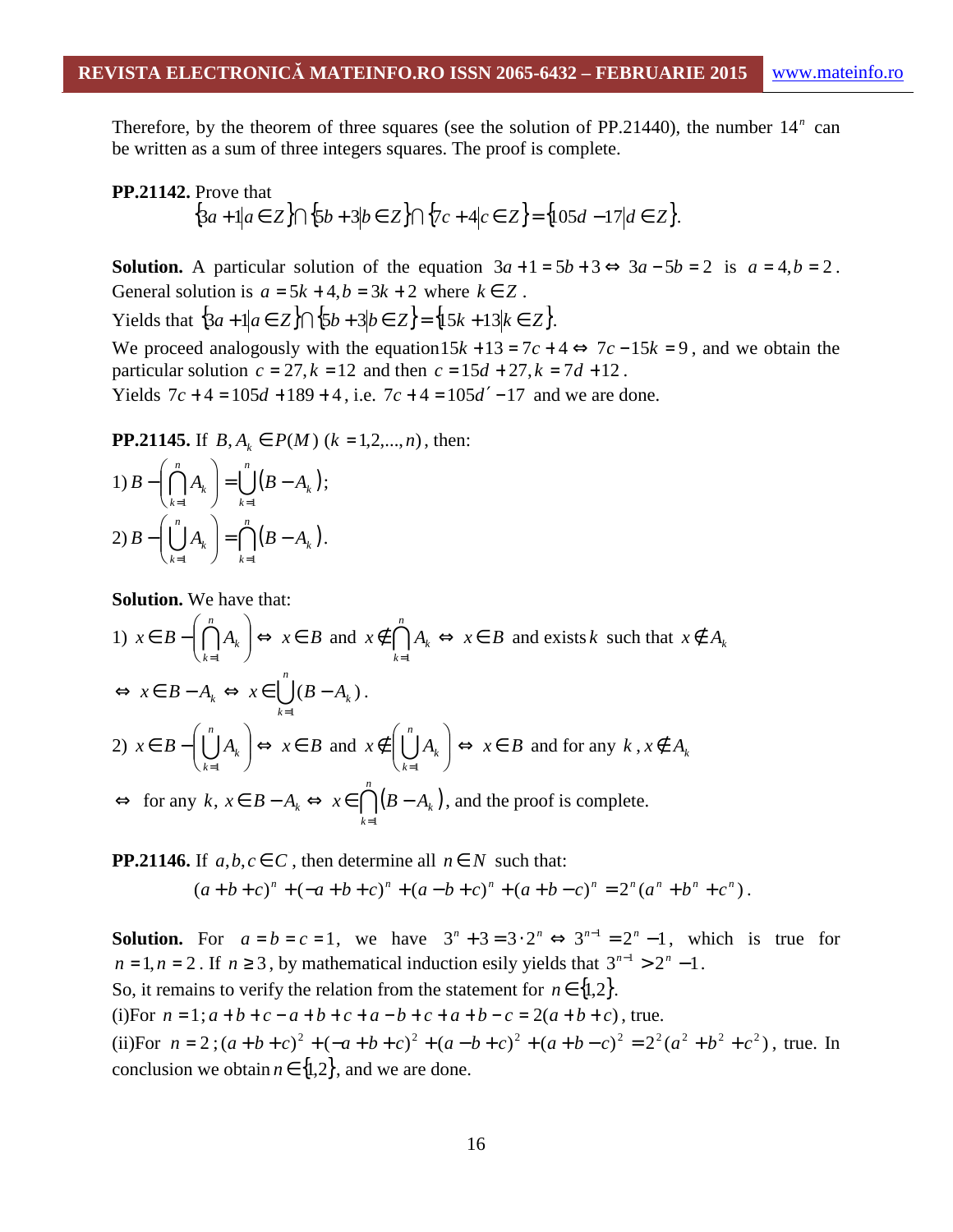**PP.21147.** If  $a, b, c, d \in C$ , then determine all  $n \in N$  such that:

$$
(-a+b+c+d)^n + (a-b+c+d)^n + (a+b-c+d)^n + (a+b+c-d)^n = 2^n(a^n + b^n + c^n + d^n).
$$

**Solution.** For  $d = 0$  we obtain the relation from PP.21146, so we must to verify the relation from the statement only for  $n = 1$  and  $n = 2$ , which easily follows is true.

**PP.21148.** In all triangle *ABC* holds:

1) 
$$
\sum \left(1 - \frac{r}{2R} - 2\sin^2 \frac{A}{2}\right)^2 = \frac{12R^2 + 4Rr + r^2 - 2s^2}{4R^2};
$$
  
2)  $s\sqrt{3} \le 4R + r.$ 

**Solution.** We have the formulas:

$$
ab+bc+ca = s^2 + r^2 + 4Rr \quad ; a^2 + b^2 + c^2 = 2(s^2 - r^2 - 4Rr),
$$
  
\n
$$
a^3 + b^3 + c^3 - 3abc = (a+b+c)[(a+b+c)^2 - 3(ab+bc+ca)] = 2s(s^2 - 3r^2 - 12Rr);
$$
  
\n
$$
\cos A + \cos B + \cos C = \frac{R+r}{R}; 1 - 2\sin^2 \frac{A}{2} = \cos A.
$$

Therefore,

$$
\sum \left(1 - \frac{r}{2R} - 2\sin^2\frac{A}{2}\right)^2 = \sum \left(\cos A - \frac{r}{2R}\right)^2 = \sum \cos^2 A - \frac{r}{R}\sum \cos A + \frac{3r^2}{4R^2} =
$$
  
=  $3 - \sum \sin^2 A - \frac{r(R+r)}{R^2} + \frac{3r^2}{4R^2} = \frac{12R^2 - a^2 - b^2 - c^2 - 4Rr - 4r^2 + 3r^2}{4R^2} =$   
=  $\frac{12R^2 - 2s^2 + 2r^2 + 8Rr - 4Rr - 4r^2 + 3r^2}{4R^2} = \frac{12R^2 + 4Rr + r^2 - 2s^2}{4R^2}.$ 

2) The inequality  $s\sqrt{3} \leq 4R + r$  is the item 5.5. from Bottema. The proof is complete.

**PP.21149.** In all triangle *ABC* holds:

1) 
$$
\sum \left(2 + \frac{r}{2R} - 2\cos^2 \frac{A}{2}\right)^2 = \frac{(4R + r)^2 - 2s^2}{4R^2};
$$
  
2)  $s\sqrt{3} \le 4R + r.$ 

**Solution 1.** We use the formulas from PP.21148.

Because  $cos^2 \frac{A}{2} = 1 + cos A$ 2  $\cos^2 \frac{A}{2} = 1 + \cos A$ , we obtain:

$$
\sum \left(2 + \frac{r}{2R} - 2\cos^2\frac{A}{2}\right)^2 = \sum \left(1 - \cos A + \frac{r}{2R}\right) = 3 + \sum \cos^2 A + \frac{3r^2}{4R^2} - 2\sum \cos A + \frac{3}{2R} = 2\sum \cos A = 6 - \sum \sin^2 A + \frac{3r^2}{4R^2} - \frac{2(R+r)}{R} + \frac{3r}{R} - \frac{r}{R} \cdot \frac{R+r}{R} =
$$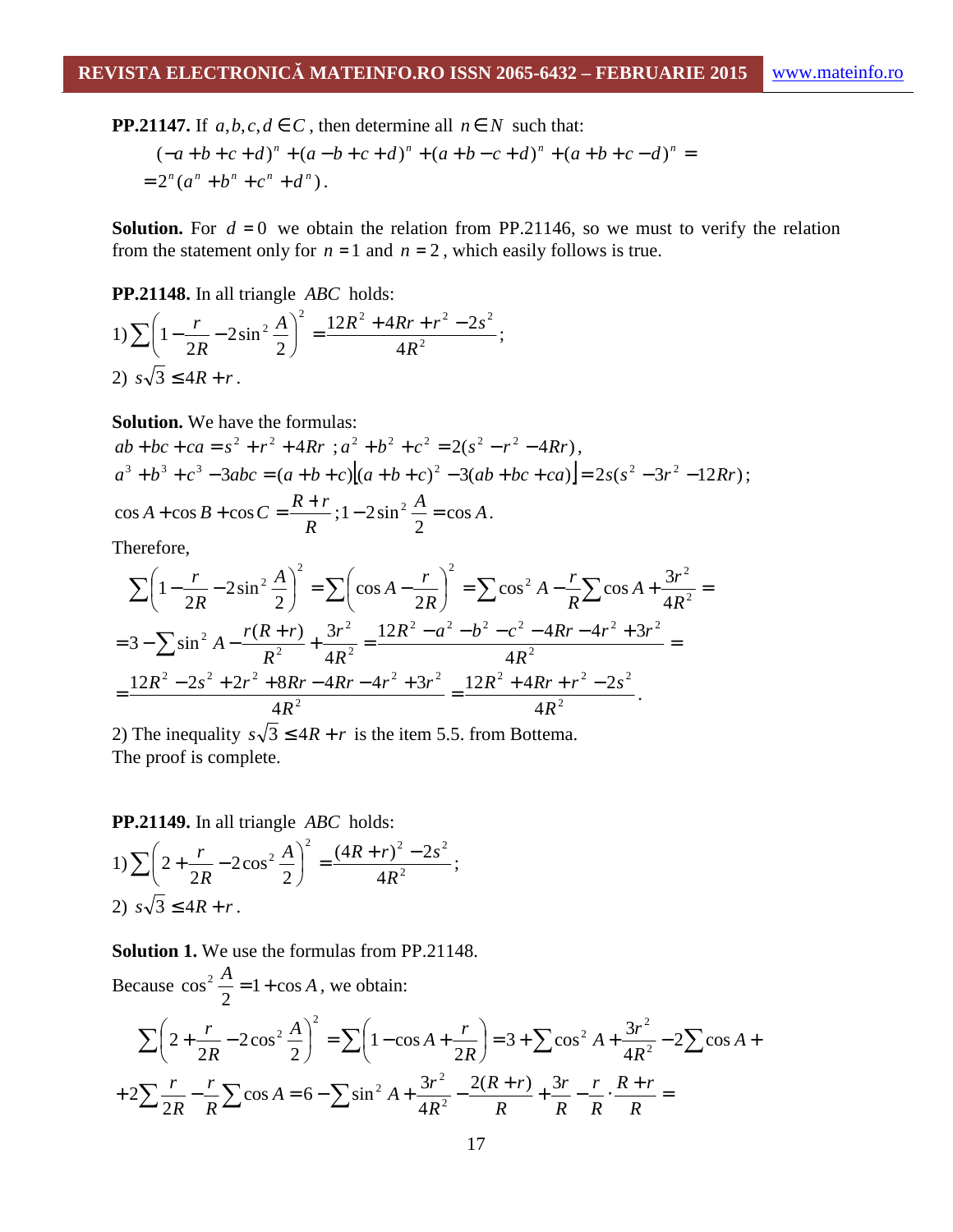$$
=\frac{24R^2-2(s^2-r^2-4Rr)+3r^2-8R^2-8Rr+12Rr-4Rr-4r^2}{4R^2}
$$
  
=
$$
\frac{16R^2+r^2+8Rr-2s^2}{4R^2}=\frac{(4R+r)^2-2s^2}{4R^2}.
$$

2) The inequality  $s\sqrt{3} \leq 4R + r$  is the item 5.5. from Bottema. The proof is complete.

#### **Solution 2.** We use the following:

If  $x, y, z \in R$  then:  $(*) (-x + y + z)^{2} + (x - y + z)^{2} + (x + y - z)^{2} + (x + y + z)^{2} = 4(x^{2} + y^{2} + z^{2}).$ We take in (\*) 2  $z = \cos$ 2  $, y = cos$ 2  $x = \cos^2 \frac{A}{2}$ ,  $y = \cos^2 \frac{B}{2}$ ,  $z = \cos^2 \frac{C}{2}$ , and after some algebra we deduce (1). By Bergström's inequality we have:

$$
\sum \left(2 + \frac{r}{2R} - 2\cos^2\frac{A}{2}\right)^2 \ge \frac{1}{3} \left(\sum \left(2 + \frac{r}{2R} - 2\cos^2\frac{A}{2}\right)\right)^2 = \frac{(4R + r)^2}{12R^2}
$$
, and by (1) yields (2).

**PP.21150.** In all triangle *ABC* holds:

1) 
$$
\sum \left(\frac{1}{r} - \frac{2}{h_a}\right)^2 = \frac{s^2 - 2r^2 - 8Rr}{s^2r^2};
$$
  
2)  $s^2 \ge 3r^2 + 12Rr$ .

**Solution 1.** We take in  $(*)$  from solution 2 of PP.21149:  $h_b$ <sup>2</sup> *h*<sub>c</sub> *z h y h*  $x = \frac{1}{x}$ ,  $y = \frac{1}{x}$ ,  $z = \frac{1}{x}$ , and we deduce (1). By Bergström's inequality we have:  $\sum \left| \frac{1}{r} - \frac{2}{h} \right| \geq \frac{1}{3} \sum \left| \frac{1}{r} - \frac{2}{h} \right| = \frac{1}{3n^2}$ 2  $(1 - \sqrt{2})^2$ 3  $1 \quad 2 \mid 1 \mid 1$ 3  $1 \quad 2 \mid 1$  $r$   $h_a$   $\Big)$   $\Big( \frac{2}{r} \left( r - h_a \right) \Big)$   $\Big( 3r \Big)$  $\vert$  = J  $\backslash$  $\overline{\phantom{a}}$ l ſ  $\overline{\phantom{a}}$ J  $\backslash$  $\overline{\phantom{a}}$ l ſ  $\left| \frac{2}{3} \right| \sum_{r} \left| \frac{1}{r} \right|$ J  $\backslash$  $\overline{\phantom{a}}$  $\setminus$  $\sum \left(\frac{1}{n}-\frac{2}{l}\right)^2 \geq \frac{1}{2}\left(\sum \left(\frac{1}{n}-\frac{2}{l}\right)\right)^2 = \frac{1}{2^2}$ , and from (1)

we obtain (2), and we are done.

**Solution 2.** Using the item 5.8 from Bottema  $(s^2 \ge 16Rr - 5r^2)$  it suffices to prove that:  $16Rr - 5r^2 \ge 12Rr + 3r^2 \Leftrightarrow 4Rr \ge 8r^2 \Leftrightarrow R \ge 2r$ , i.e. well-known Euler's inequality.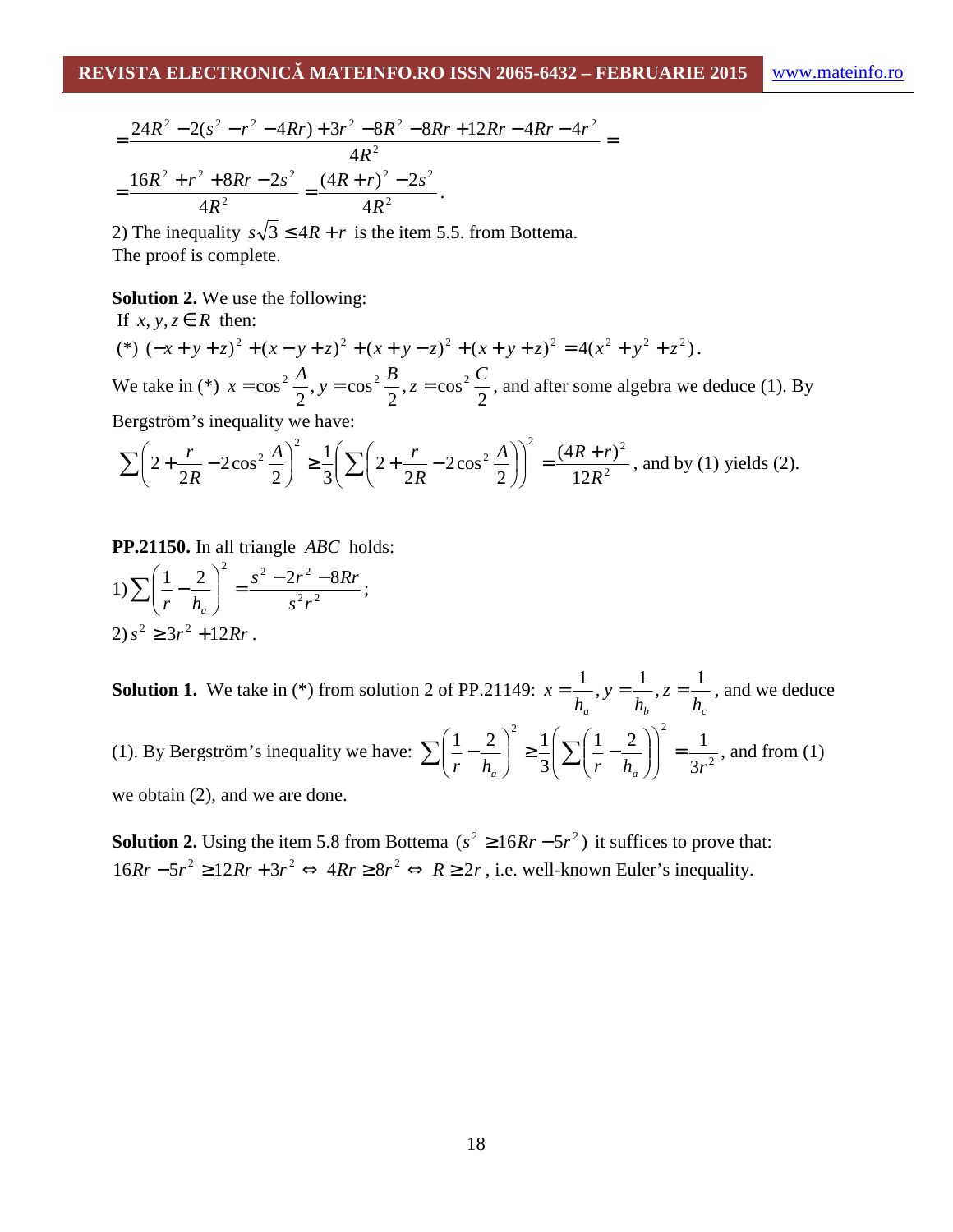# **2.Other solutions from some problems from SSMJ**

## **By Nela Ciceu, Roşiori, Bacău, Romania and Roxana Mihaela Stanciu, Buzău, Romania**

• 5313: Proposed by Kenneth Korbin, New York, NY

Find the sides of two different isosceles triangles if they both have perimeter 256 and area 1008.

#### **Solution:**

Let  $2a, 2b, 2b$ , with  $a < 2b$  the sides of triangle.

We have

$$
a + 2b = 128
$$
 and  $a\sqrt{4b^2 - a^2} = 1008$ .

Since

$$
2b = 128 - a
$$
, yields  $4b^2 - a^2 = (2b + a)(2b - a) = 256(64 - a)$ 

then

$$
a\sqrt{4b^2 - a^2} = 1008 \Leftrightarrow 16a\sqrt{64 - a} = 1008 \Leftrightarrow a\sqrt{64 - a} = 63
$$

and denoting

$$
64 - a = x^2
$$

we obtain the equation

$$
(64 - x2)x = 63 \Leftrightarrow x3 - 64x + 63 = 0 \Leftrightarrow (x - 1)(x2 + x - 63) = 0.
$$

- For  $x = 1$  yields the triangle with the sides 126, 65, 65.
- For 2  $x = \frac{-1 + \sqrt{253}}{2}$  (the value 2  $x = \frac{-1 - \sqrt{253}}{2}$  it is not possible)yields the triangle with

.

the sides 
$$
1 + \sqrt{253}
$$
,  $\frac{255 - \sqrt{253}}{2}$ ,  $\frac{255 - \sqrt{253}}{2}$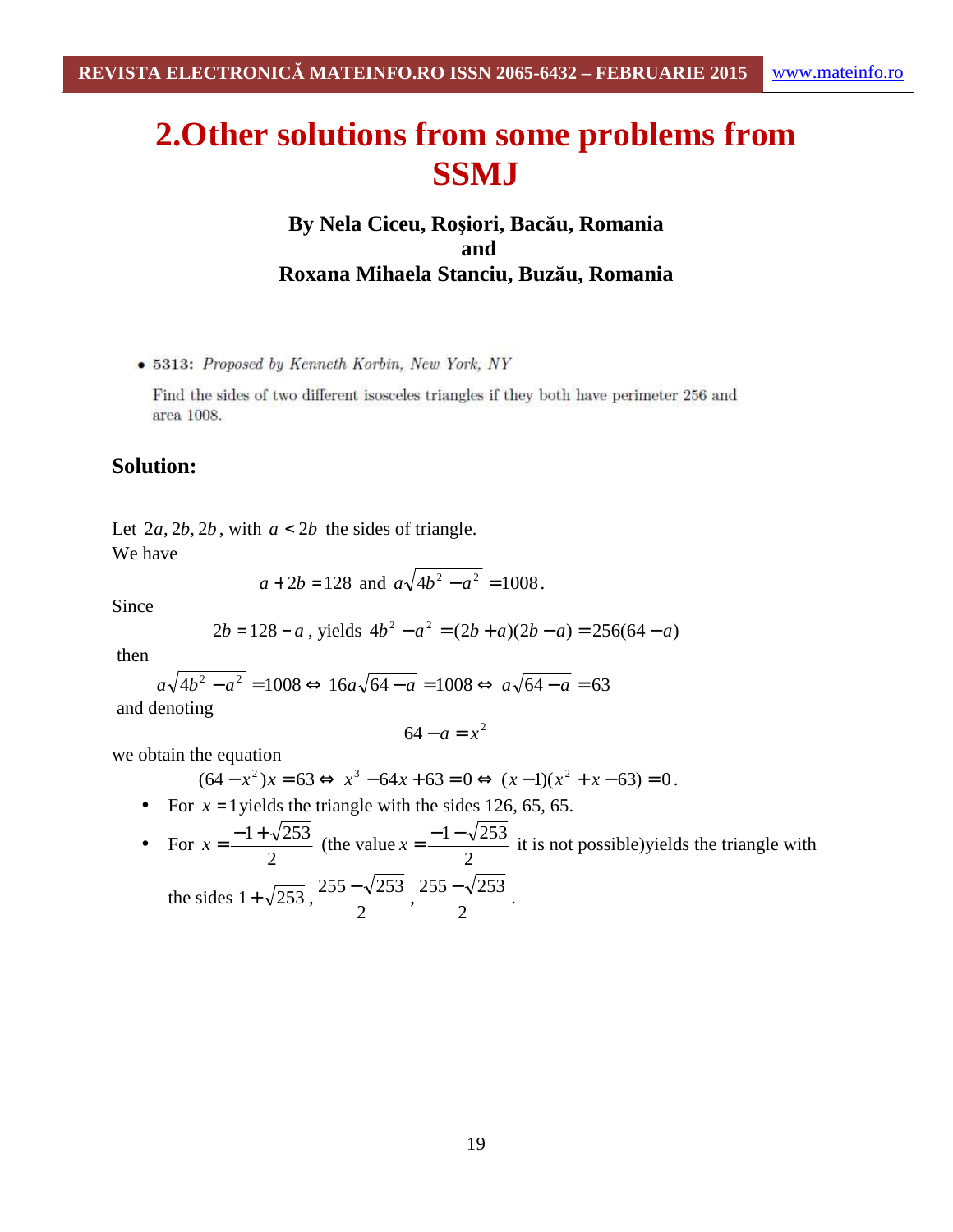• 5314: Proposed by Roger Izard, Dallas TX

A biker and a hiker like to workout together by going back and forth on a road which is ten miles long. One day, at 8 AM, at the starting end of the road, they went out together. The biker soon got far past the hiker, reached the end of the road, reversed his direction, and soon passed by the hiker at 9:06 AM. Then, the biker got down to the beginning part of the road, reversed his direction, and got back to the hiker at 9:24 AM. The biker and the hiker were, then, going in the same direction. Calculate in miles per hour the speeds of the hiker and the biker.

#### **Solution:**

Let *b* biker's speed and *h* hiker's speed. We use the fact that *distance = speed*  $\times$  *time*. As from 8 AM to 9:06 AM we have 1.1 hours, and from 9:06 AM to 9:24 AM we have 0.3 hours we have the equations:

 $1.1b + 1.1h = 20$ ,  $0.3b = 1.1h + 1.1h + 0.3h$ . We obtain 77  $b = \frac{1250}{77}$  and 77  $h = \frac{150}{75}$ .

• 5315: Proposed by Tom Moore, Bridgewater State University, Bridgewater, MA

The hexagonal numbers have the form  $H_n = 2n^2 - n$ ,  $n = 1, 2, 3, ...$  Prove that infinitely many hexagonal numbers are the sum of two hexagonal numbers.

#### **Solution:**

We want to find *a*, *b*, *c* such that  $H_a = H_b + H_c$ .

We choose  $a = b + 1$  and we get

$$
2(b+1)^{2} - (b+1) = 2b^{2} - b + 2c^{2} - c \Leftrightarrow 4b+1 = 2c^{2} - c.
$$

If we take  $c = 4n + 1$ , yields that  $b = 8n^2 + 3n$  and is easily to verify that

$$
H_{8n^2+3n+1} = H_{8n^2+3n} + H_{4n+1},
$$

so there is infinitely many hexagonal numbers which are the sum of two hexagonal numbers.

· 5316: Proposed by Angel Plaza, Universidad de Las Palmas de Gran Canaria, Spain

Let  $\{u_n\}_{n\geq 0}$  be a sequence defined recursively by

$$
u_{n+1} = \sqrt{\frac{u_n^2 + u_{n-1}^2}{2}}.
$$

Determine  $\lim_{n\to\infty} u_n$  in terms of  $u_0, u_1$ .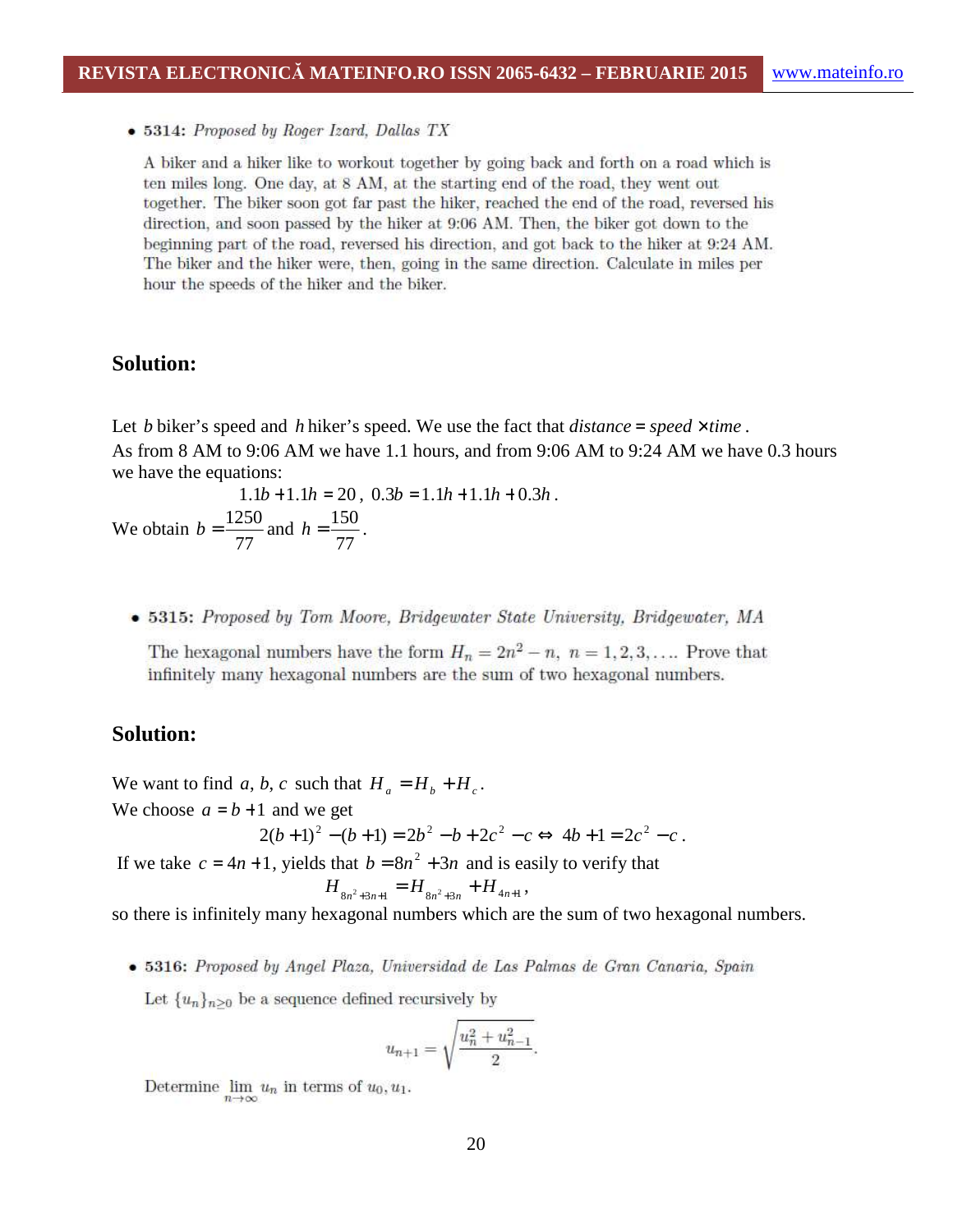## **Solution:**

We note that the given sequence has positive terms.

The equation  $2x^2 - x - 1 = 0$  has the roots 1 and 2  $-\frac{1}{2}$ .

After some algebra, we obtain

$$
u_n^2 = \frac{u_0^2 + 2u_1^2}{3} + \frac{2(-1)^n (u_0^2 - u_1^2)}{3 \cdot 2^n}.
$$

Hence,

$$
\lim_{n \to \infty} u_n = \sqrt{\frac{u_0^2 + 2u_1^2}{3}} \ .
$$

• 5317: Proposed by José Luis Díaz-Barrero, Barcelona Tech, Barcelona, Spain

Let  $a_k, b_k > 0$ ,  $1 \le k \le n$ , be real numbers such that  $a_1 + a_2 + \ldots + a_n = 1$ . Prove that

$$
\frac{1}{n^3} \left( \sum_{k=1}^n b_k \right)^5 \le \sum_{k=1}^n \frac{b_k^5}{a_k}.
$$

### **Solution:**

Applying Hölder's inequality we obtain

$$
\left(\sum_{k=1}^n \frac{b_k^5}{a_k}\right)\left(\sum_{k=1}^n a_k\right)\left(\sum_{k=1}^n 1\right)\left(\sum_{k=1}^n 1\right)\geq \left(\sum_{k=1}^n 1\right)\geq \left(\sum_{k=1}^n \sqrt{\frac{b_k^5}{a_k}\cdot a_k\cdot 1\cdot 1\cdot 1}\right)^5,
$$

from where easily yields the given inequality.